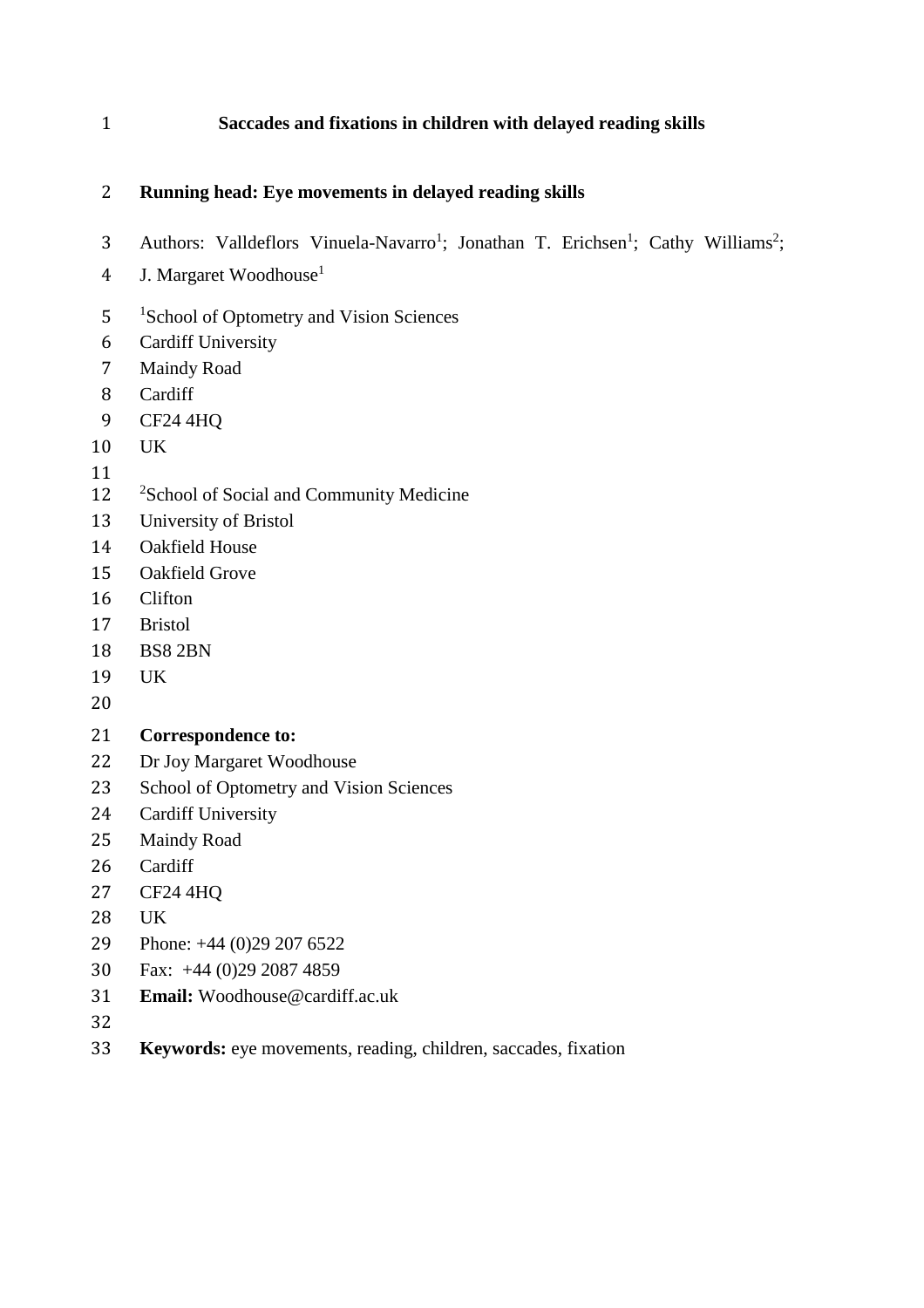## **Abstract**

 **Purpose:** Previous studies have reported that eye movements differ between good/average and poor readers. However, these studies have been limited to investigating eye movements during reading related tasks and thus, the differences found could arise from deficits in higher cognitive processes involved in reading rather than oculomotor performance. The purpose of the study is to determine the extent to which eye movements in children with delayed reading skills are different to those obtained from children with good/average reading skills in non-reading related tasks.

 **Methods:** After a screening optometric assessment, eye movement recordings were obtained from 120 children without delayed reading skills and 43 children with delayed reading skills (4-11 years) using a Tobii TX300 eye tracker. Cartoon characters were 45 presented horizontally from -20 $^{\circ}$  to +20 $^{\circ}$  in steps of 5 $^{\circ}$  to study saccades. An animated stimulus in the center of the screen was presented for 8 seconds to study fixation stability. Saccadic main sequences, and the number and amplitude of the saccades during fixation were obtained for each participant. Children with delayed reading skills (n=43) were unmasked after data collection was completed. Medians and quartiles were calculated for each eye movement parameter for children without (n=120) and with delayed (n=43) reading skills.

 **Results:** Independent t-tests with Bonferroni correction showed no significant differences in any of the saccadic main sequence parameters (Slope, Intercept, A, n and Q ratio) between children without and with delayed reading (p>0.01). Similarly, no significant differences were found in the number of saccades and their amplitude during the fixation task between the two groups(p>0.05). Further, none of the gross optometric parameters assessed (visual acuity, refractive error, ocular alignment, convergence, stereopsis and accommodation accuracy) were found to be associated with delayed 59 reading skills (p>0.05).

 **Conclusions:** Eye movements in children with delayed reading skills are quantitatively 61 similar to those found in children without delayed reading skills. These findings suggest that in these children, delayed reading skills are not associated with eye movements and further question interventions targeted at improving eye movement control.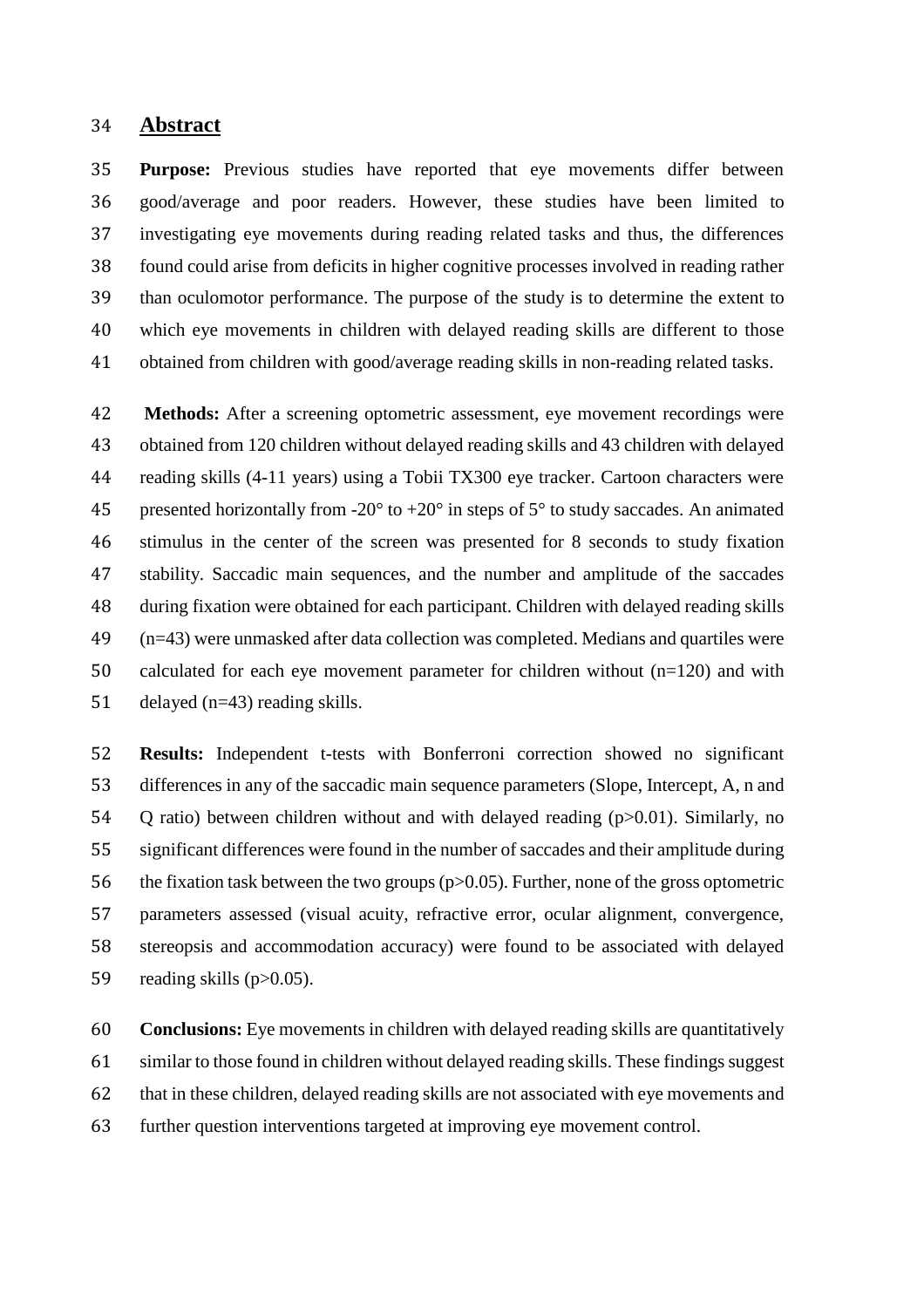# **Introduction**

 Typically, during reading, our eyes move along the lines of text by performing a series of saccades of different amplitude and direction, interspaced with fixations of variable duration. Generally, the saccades are forward saccades so the eyes move and fixate from one word to the next, but they occasionally move backwards (regress) to re-fixate a previous word or move to the following text line. Saccades and fixations are very important components of reading as they provide the first step in extracting visual information from the text and not surprisingly, there is an extensive literature investigating saccadic eye movements and fixations in individuals with reading 73 difficulties. $1-7$ 

 Eye movement behaviour during reading is known to differ between good and poor 75 readers.<sup>e.g 1, 4, 6, 8, 9</sup> Several early studies found that, during reading, non-skilled readers show more fixations, longer fixation durations and more regressions than skilled 77 readers.<sup>1, 4, 6, 8, 9</sup> Lefton et al.  $(1979)^4$  further reported an increased variability in the number of saccades, number of fixations and the duration of fixation within a group of poor readers compared to good readers of the same age. Perhaps the most interesting finding was that, while good/average readers showed a very similar eye movement strategy for each line of text (similar number of saccades and fixations and duration of fixations), poor readers performed very differently in each line of text and paragraph. Consequently, poor readers showed a relatively unstructured and disorganised eye 84 movement strategy during reading.<sup>4</sup>

 Twenty-five years ago, the dominant view was that eye movements during reading were 86 independent of the linguistic and lexical characteristics of the text.<sup>10</sup> Therefore, eye movement disorders were often proposed to be the cause of delayed reading skills. Later research has changed this view, and it is now clear that parameters such as fixation time and the amplitude of saccades during reading are strongly influenced by the text 90 characteristics<sup>10</sup> as well as the linguistic skills of the reader.<sup>11</sup> Hence, it can be argued that the differences found in eye movements during reading in poor readers, can arise from the text linguistic, syntactic and lexical characteristics or even from text difficulty rather than from poor eye movement control or even from both. This argument might be key in a child population, as children, especially those learning to read, are less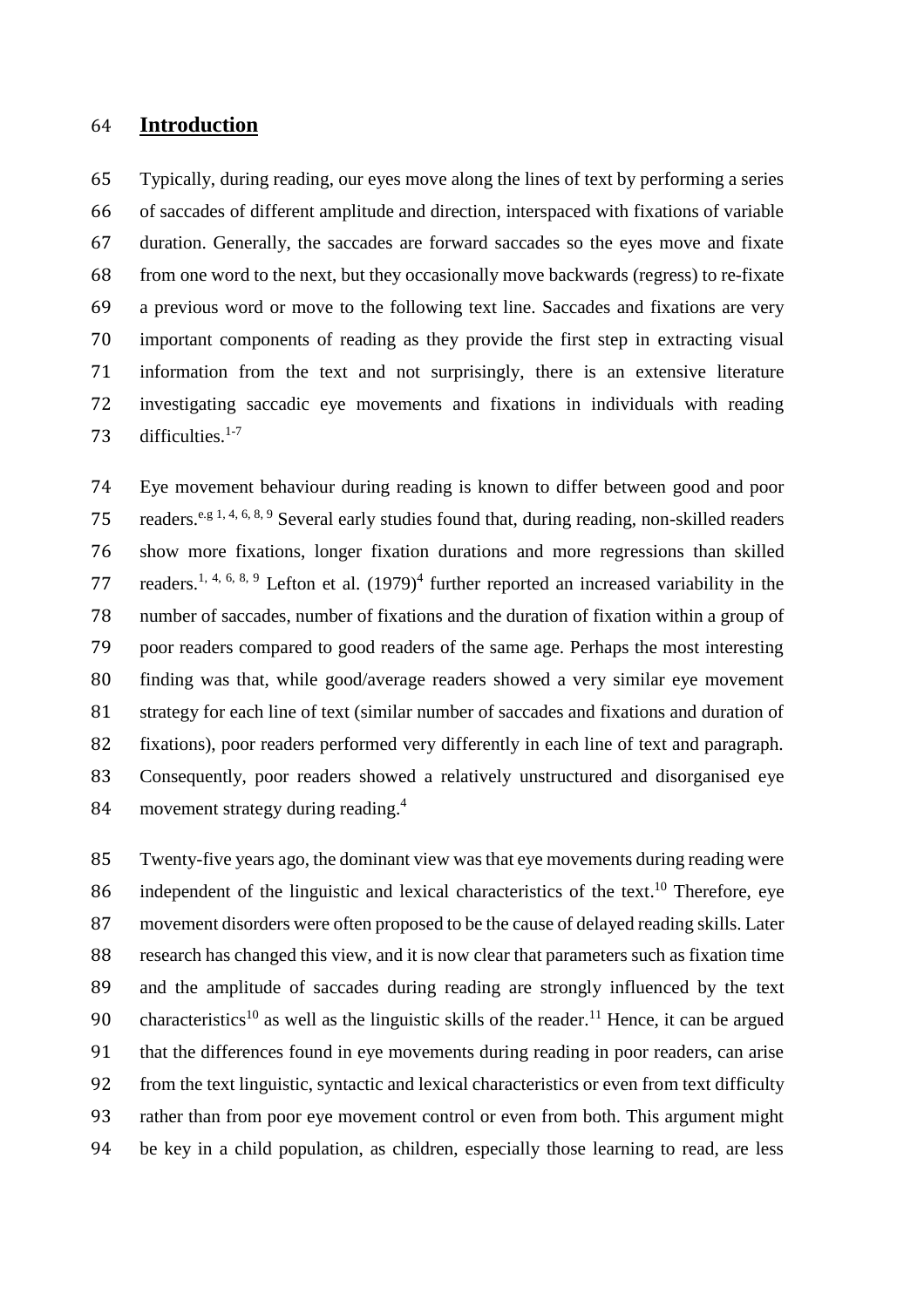experienced with texts, are less familiar with the common words that adults tend to skip when reading, and have a limited vocabulary compared to adults.

 A few studies have evaluated saccades and fixations in individuals with delayed/poor reading skills during non-reading tasks. Moreover, the results from these studies are 99 inconclusive as the findings have not been consistent. For instance, some studies  $12, 13$ 100 have supported the early results from Pavlidis  $(1985)^{14}$  showing eye movement differences in children with dyslexia and controls in non-reading eye movement tasks. In contrast, other studies have shown no differences in eye movements during non-103 reading tasks in individuals with dyslexia<sup>15-17</sup> and poor readers<sup>2, 18</sup> compared to age- matched controls. Hence, the relationship between saccades, fixations and reading performance remains unclear. It has already been proposed that oculomotor ability is 106 not the principal cause of reading difficulties,  $18, 19$  and the multifactorial nature of reading difficulties implies that saccadic control and/or fixation stability could be one, 108 but not the only, factor hampering reading in a population of poor readers.<sup>9, 19, 20</sup> Consistent with this, most studies assessing eye movements in poor readers have often failed to obtain any optometric or vision measure other than the eye movement 111 recordings.<sup>e.g. 1, 2, 12, 14, 21</sup> Visual aspects such as accommodation, refractive error and 112 vergence may interfere with reading performance.<sup>e.g. 22, 23</sup> If these are not assessed, it cannot be determined if they are also contributing to the reading problem in an individual. Further, as most studies evaluating saccades and fixations in poor readers have focussed on assessing these type of eye movements during reading tasks, it is difficult to differentiate an atypical eye movement behaviour arising from oculomotor control difficulties from one arising from the inherent text characteristics. Further research is needed as studies evaluating saccades in children with dyslexia and delayed reading during non-reading tasks have not yielded consistent findings.

 Finally, it is not known how many children have delayed reading skills as a result of poor oculomotor control. As a consequence, eye care professionals are frequently faced with children considered to be at risk of eye movement difficulties, who are referred by educational professionals (e.g. psychologists) and health care professionals (e.g. occupational therapists and general practitioners) on the grounds of "poor tracking", 125 skipping words and losing their place when reading.<sup>24, 25</sup> The purpose of this study is to investigate differences in saccades and fixations in non-reading based tasks (i.e. pure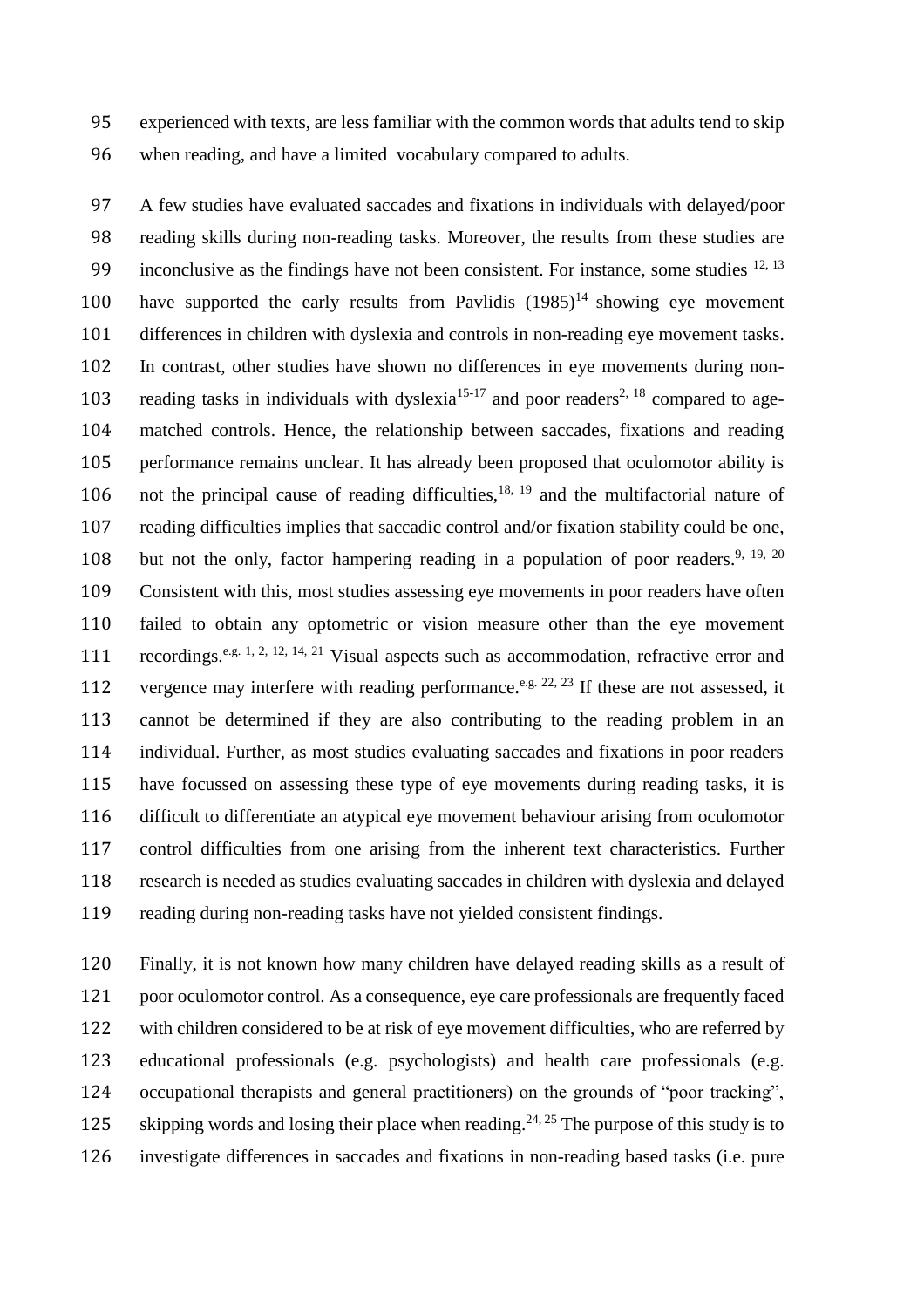oculomotor control tasks) between primary school age children without and with delayed reading skills. The saccadic main sequence parameters were chosen to assess saccadic performance as these provide information on the basic dynamics of the saccadic eye movements. Saccadic main sequences have been studied in typically 131 developing children<sup>e.g. 26, 27</sup> and atypical children<sup>e.g. 28, 29</sup> but we are not aware of any study investigating these in children with delayed reading. Saccadic latency and variability were not studied here, as these have been suggested to provide information 134 on visual processing, but not on the actual quality of the saccades.<sup>30</sup> The number of saccades (i.e. intrusive saccades) during the fixation task and the amplitude of such saccades were chosen to quantify fixation stability, as these have been previously 137 studied in typically developing children,  $31, 32$  and children with dyslexia.  $33$  The results of the screening optometric test were compared as secondary outcomes. Our hypothesis is that children with delayed reading skills have normal saccadic and fixation control during non-reading related tasks. This hypothesis is based on the view that eye movement performance during reading is largely influenced by the text characteristics, and the linguistic skills of the reader. Therefore, abnormal eye movement behaviour during reading in children with delayed reading skills is likely to indicate deficits related to speech and language and not to oculomotor control deficits.

# **Methods**

#### **Participants**

 Invitation letters were posted to 11 schools in or near Cardiff. Two schools agreed to take part. The protocol was approved by the Cardiff University School of Optometry and Vision Sciences Ethics and Audit Committee and was designed in accordance with the Declaration of Helsinki. Information sheets and consent forms were sent to all parents, with the exception of parents of children with severe developmental disorders such as autism and cerebral palsy. One school was city based with a multi-ethnic population; the teachers selected 34 children from different age groups at random whose parents consented to take part in the study. The teachers involved in the selection of participants were not aware of the nature of the study until after the selection was made, in order to avoid skewness of the sample. Only the children who were chosen by the teacher were invited to participate. The other was a village school with a predominantly Welsh population; the researcher chose one class per year group at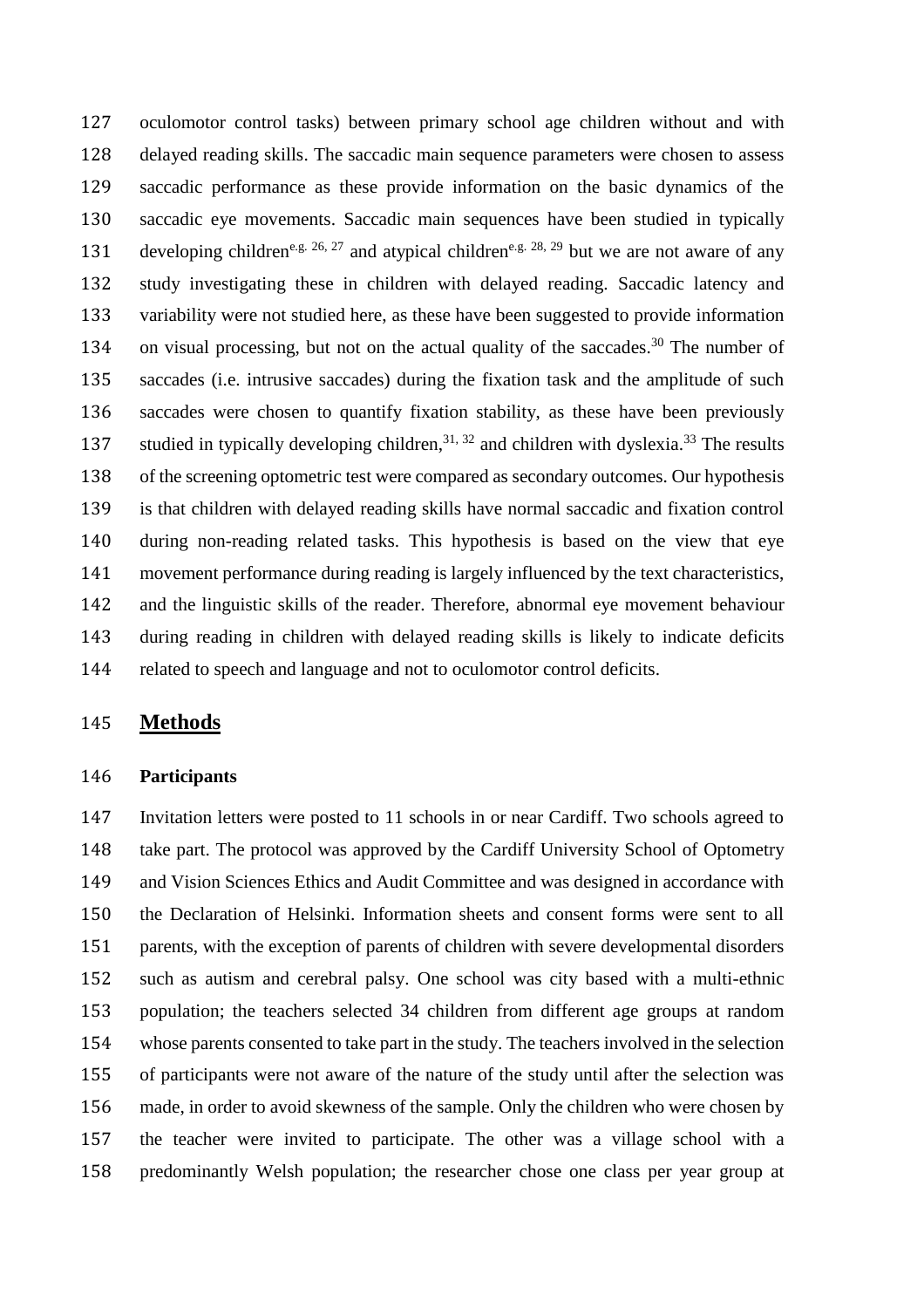random and 135 children whose parents consented were recruited. Both schools are situated within deprived areas and have a high percentage of free school meals (33% and 32%; respectively). The demographic characteristics were determined by the schools' willingness to participate; although deprived areas were not specifically targeted, both schools were situated in such areas.

 In total, 169 children participated (75 females and 94 males) ranging in age from 4 to 11 years. Figure 1 shows the age and gender distribution of the participants. The study procedures, which include the screening optometric test and the eye movement recording were conducted on the school premises, and each child participant completed all tests on the same day.

## **Children with delayed reading skills**

 In the UK, children whose reading skills are below the expected level for their age are assigned an Individual Educational Plan (IEP) and receive additional reading support in school. There are other reasons for children having an IEP but this study was concerned only with those having an IEP related to reading. The researchers were masked regarding the IEPs of the child participants. After data analysis was complete, the children's identities were coded, and a teacher of each school indicated by code which children had an IEP related to delayed reading skills. A total of 43 children (25%; 14 females and 29 males) were identified as having an IEP related to delayed reading skills: 6 (17%; 3 females and 3 males) from the first school and 37 from the second school (27%; 11 females and 26 males). A sample size of 40 children with IEP provided 80% power to detect one standard deviation difference between the two groups of children. The sample size and power was calculated at the end of the study using the eye movement data from the children without delayed reading skills. This procedure was conducted to verify the statistical power of the sample to detect differences between both groups.

#### **Screening optometric assessment**

 The principal investigator recorded the eye movements of all child participants, and conducted the optometric assessment in 71% of the participants. The principal investigator has wide experience in paediatric optometry and tests children routinely in the Special Assessment Clinic, at Cardiff University. The rest of the optometric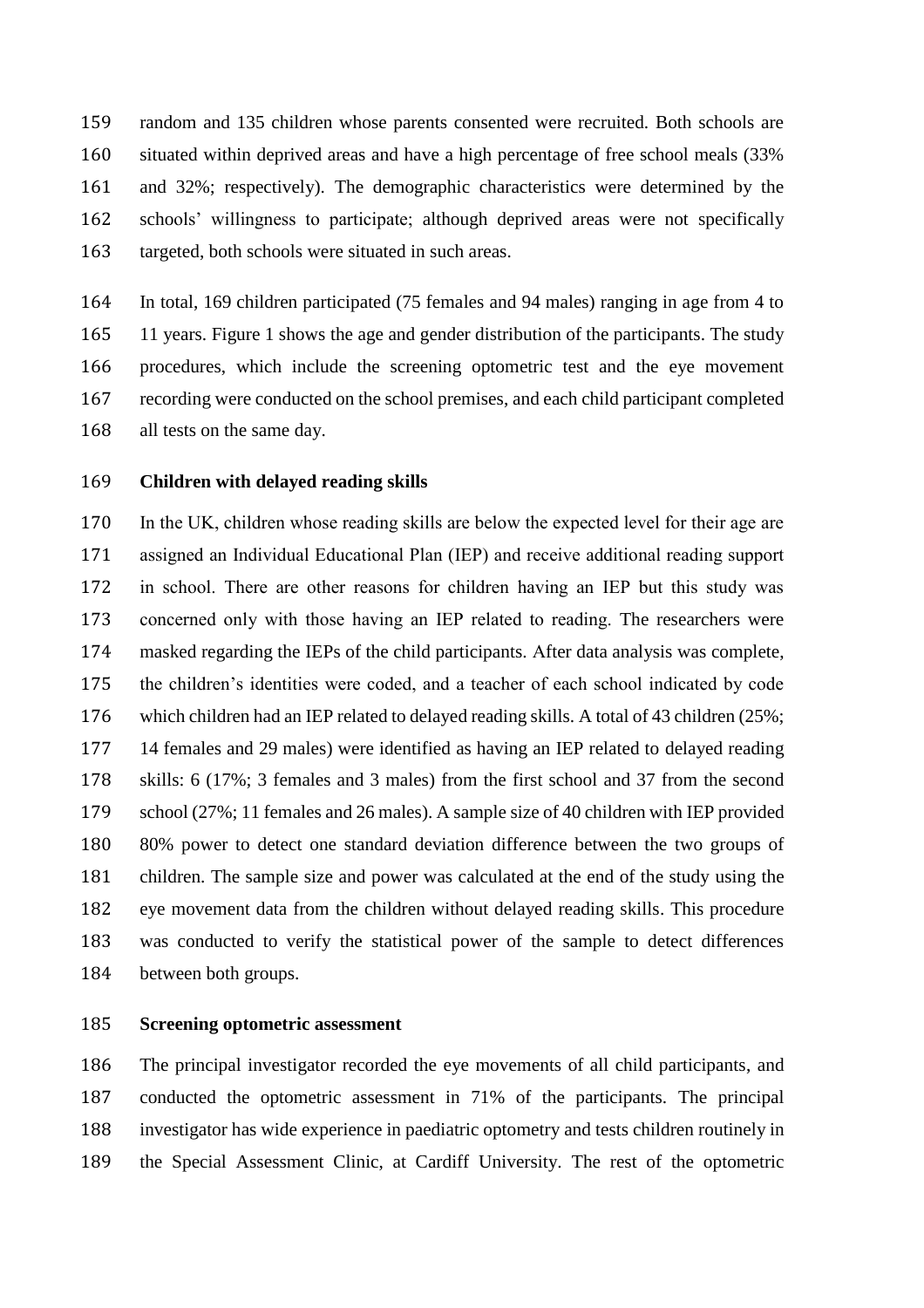assessments (29% of children) were conducted by three optometrists who were trained by the principal investigator to perform the same procedures and recording methods. The principal aim of the screening optometric assessment was to exclude any participants with obvious optometric deficits that might affect a subject's ability to see the eye movement targets clearly. A refractive error limit was also set as the quality of the eye movement recordings can be influenced by high prescriptions in spectacle 196 correction. Hence, the inclusion criteria were logMAR visual acuity  $\leq 0.3$  with spectacle correction if any, no strabismus or manifest refractive errors of more than 8D.

#### *Visual acuity*

 Monocular and binocular distance visual acuity (VA) was measured at 3m using Kay Pictures logMAR or Keeler logMAR charts. As these two tests have been found to be 201 comparable, each child was allowed to choose which of the two he/she preferred.<sup>34</sup> Monocular and binocular near VA was measured with the Kay Near test and the Sonksen test. Monocular and binocular VA were measured with habitual spectacle correction, if any. Lighting could not be controlled, but all testing in each school took place in the same room, which was brightly lit.

 The examiner occluded the left eye of the participant first with a pair of occluding spectacles, positioned themselves 3m away from the child, and presented the first page of the test. The child was asked to name or, alternatively, match each picture/letter of the row of four. If three or more pictures/letters from a row were correctly named or matched, the examiner presented the next smaller size until reaching the threshold. The procedure was repeated occluding the right eye. To assess binocular VA, the examiner presented the last line of pictures or letters that the child was able to see monocularly. If three or more pictures or letters from that row were correctly named or matched, the examiner presented the next smaller size and the procedure was repeated until reaching the child's threshold in binocular conditions. Near VA was measured with the child's preferred test (letters or pictures) at 33cm. Monocular and binocular VA at near were measured in each participant using the same procedure described for measuring distance VA.

### *Refractive error*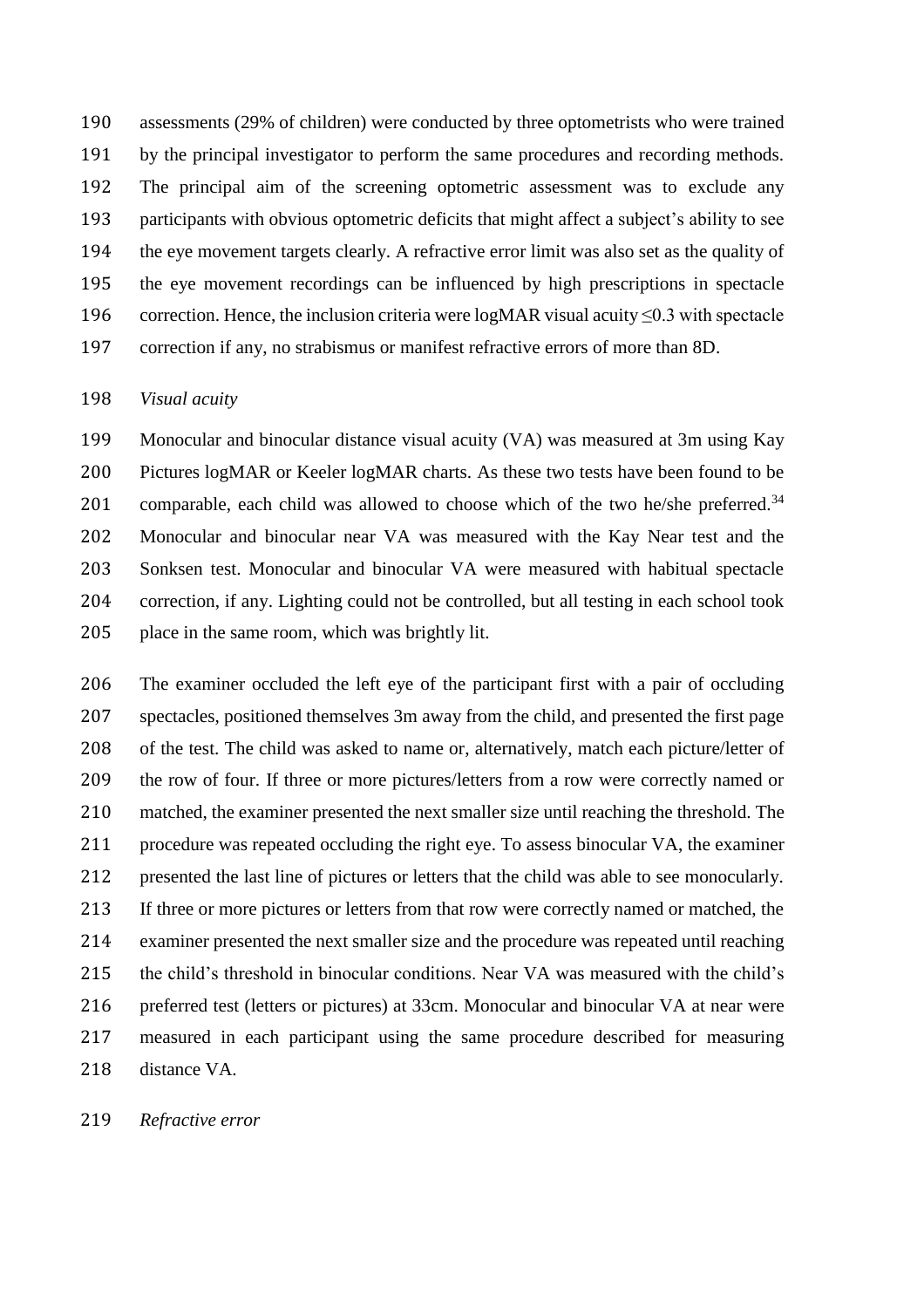Static distance retinoscopy was used to screen for evident refractive errors. Cycloplegic retinoscopy was not feasible as the eye movement recordings could not have been performed after dilation. Although Mohindra retinoscopy is the most appropriate method for our study, this was not possible either as complete darkness could not be achieved in the rooms that the schools made available for the study. The result was recorded in sphero-cylinder form for cylinders over 1DC. If the cylinder was <1DC the examiner recorded the spherical refractive error and noted the low cylinder.

#### *Ocular alignment*

 Cover test was used to evaluate the presence of phorias and tropias at both distance and near. The participants were asked to fixate on a cartoon picture placed on the wall 3m away while the examiner assessed the presence of phorias and tropias. The same procedure was performed for near while the participants fixated a picture on a fixation stick placed 40cm away. The examiners made a judgment of the magnitude and recovery of the phoria. The researcher recorded: ortho (when no movement of the eyes was detected), and low, moderate or high esophoria/exophoria (or tropia) based on the recovery and the direction of the movement.

## *Objective Near Point of Convergence (NPC)*

 Immediately after performing the near cover test, the participants were asked to keep looking at the picture on the fixation stick at 40cm. The participants' attention was attracted by asking him/her to look at a small detail from the picture and at the same time, the examiner slowly moved the fixation stick towards the participants, while observing the participants' vergence movement. Although the distance from the convergence break point to the nose was measured with a tape measure, NPC was recorded if >5cm, but simply noted as <5cm if the break point was very close. The cutoff of 5cm was chosen in agreement with previously published literature on 245 normative values of NPC.

#### *Stereopsis*

 A modified version of the Frisby stereotest that contains a demonstration plate was used 248 in our studies.<sup>36</sup> After presenting the demonstration plate, the examiner presented the traditional Frisby plates beginning with the largest disparity plate. Each plate was presented twice, and after each presentation, the examiner hid the plate behind his/her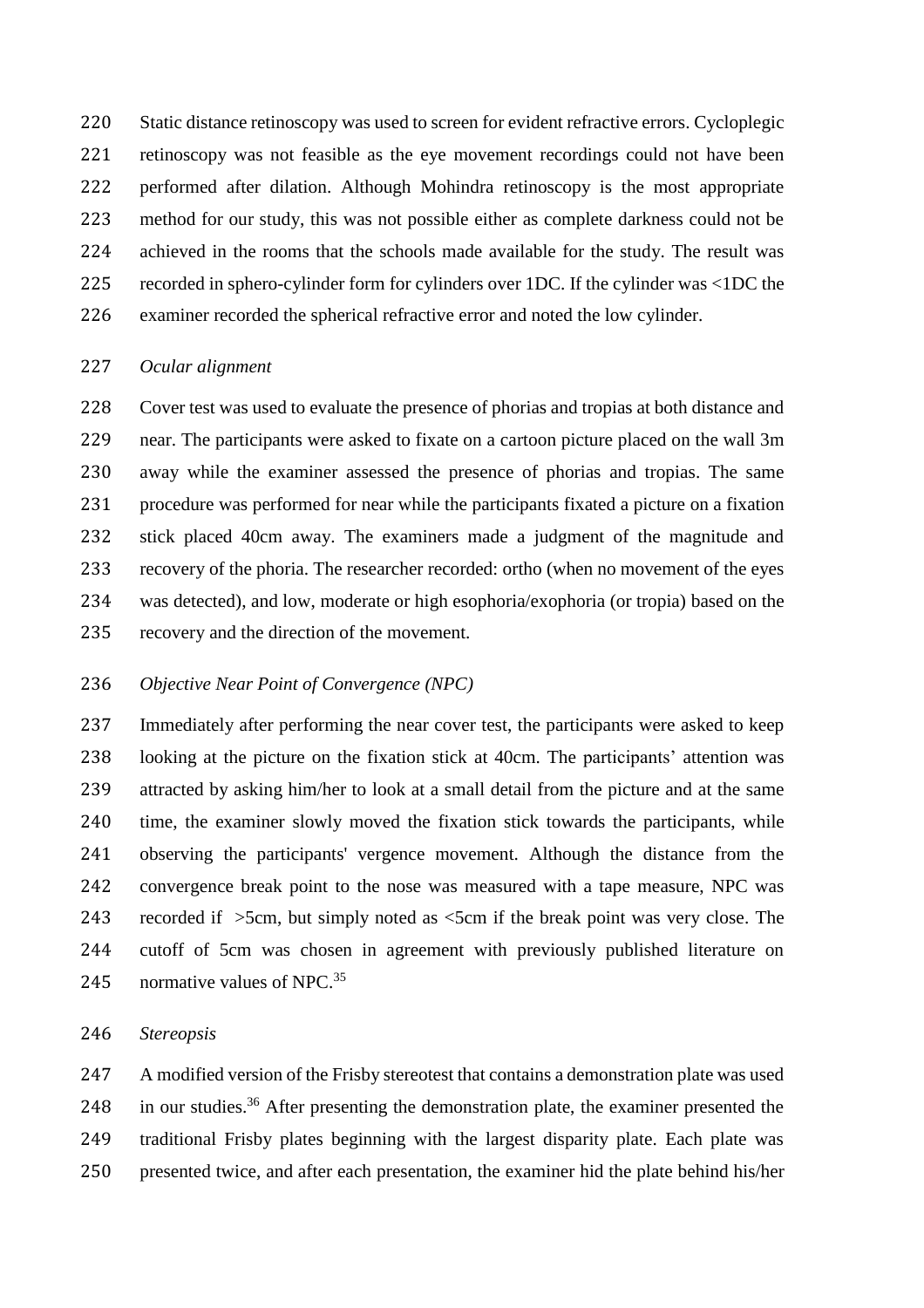back and rotated the plate, so the orientation of the random-dot circle was changed and the same plate was presented. If the participant located the target on two consecutive trials, the next plate (with decreasing disparity) was presented. The end point was reached when the patient failed to locate the target. The testing distance was 40cm so the disparities recorded were 340, 170 or 85sec arc for the first, second and third plate, respectively.

## *Accommodation*

 The accuracy of accommodation was measured objectively as subjective methods to determine accommodative function in children aged 4-11 years have been shown to be 260 challenging.<sup>37</sup> The examiner used dynamic retinoscopy to a target at 25cm using the Ulster-Cardiff (UC) Cube. Questions about the illuminated picture on the UC-Cube were asked during the task to stimulate accommodation and maintain the participant's attention. The examiner began with the retinoscope alongside the target and evaluated the retinoscopic reflex while the participant was looking at the target. If the reflex was not neutral, the retinoscope was moved further away from (with reflex - underaccommodating) or closer to (against reflex - overaccommodating) the child. The dioptric difference between the target and the neutral reflex was recorded when a lag/lead of more than 1.00D (i.e. outside the norms) was observed. If accommodation 269 was within the norms<sup>38</sup>  $(\pm 1.00D$  from the UC-Cube position), the examiner recorded "within the norms". The accommodative lag was measured in each eye while the child looked at the UC-Cube binocularly.

## **Eye movement recording**

 Eye movement recordings were obtained in binocular conditions using the Tobii TX300 (Tobii AB, http://www.tobii.com/) eye tracker. This uses the Purkinje reflections to establish horizontal and vertical eye position at 300Hz, with a maximum horizontal 276 gaze angle of  $\pm 35^{\circ}$ . The system gaze accuracy given by the manufacturer is  $\pm 0.5^{\circ}$  for 277 monocular and  $\pm 0.4^{\circ}$  for binocular conditions.<sup>39</sup>

 Children were seated at 65cm from the screen with their eyes in primary position and facing the centre of the screen, with their habitual spectacle correction, if any. A customised child-friendly head stabiliser was used for younger children to maintain their head at a constant distance from the eye tracker/screen throughout. Older children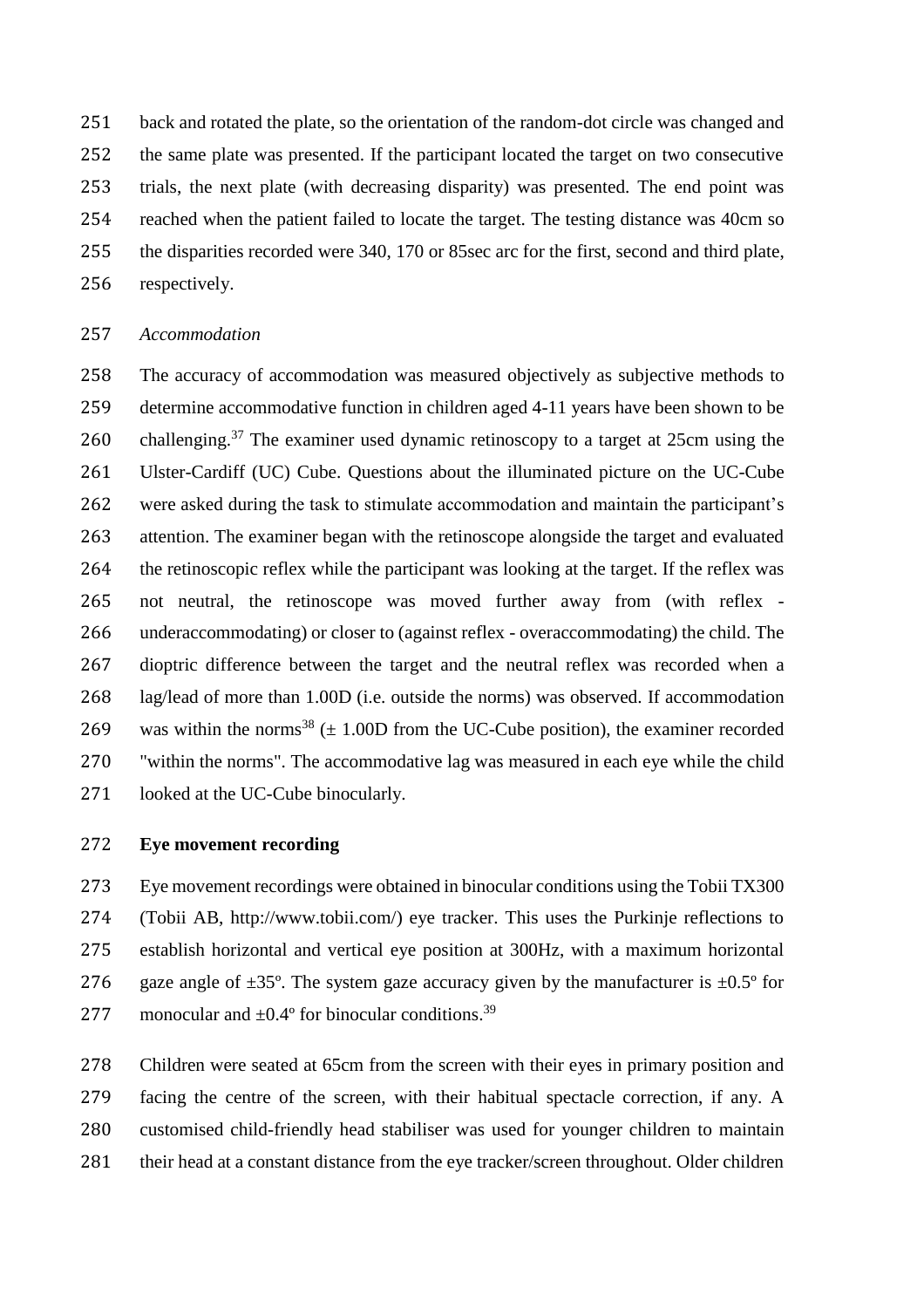were instructed to keep their head still throughout the test. The eye tracker was calibrated for each participant using the standard Tobii 5 point calibration in which a target moved to 5 points on the screen: the geometric centre and the 4 corners. All test stimuli were presented within the calibrated area.

### *Saccades*

 The stimuli used for eliciting saccades were 2º animal cartoons on a white background, appearing at 5º, 10º, 15º and 20º amplitude to the left and to the right without gaps or overlaps, that is, as each stimulus appeared, the previous one simultaneously disappeared. Presentation order was randomised, and a total of 64 saccades were 291 elicited, 8 saccades for each amplitude and direction. Gellerman-Fellows sequences<sup>40</sup> were combined to avoid eliciting more than three consecutive saccades in the same direction. The participants were instructed to look at the stimuli, but no further instructions were given, so the task was as naturalistic as possible. The presentation 295 time was randomised, between 0.5 and 2 seconds. The task lasted a total of 1.5 minutes.

#### *Visual fixation*

 The saccadic test was followed by the visual fixation test. A customised 2º animated stimulus was placed in the centre of the screen on a white background. In this case, the stimulus was stationary but continuously changed shape and colour while morphing into different animal cartoons. The participants were instructed to keep looking at the animated stimulus, which was presented for 8 seconds.

#### **Data Analysis**

 The eye position traces were analysed offline using custom software written in MATLAB (The Mathworks, Inc., https://uk.mathworks.com/). Eye velocity was obtained by differentiating the eye position over time and smoothed with a 3 window moving average filter, to reduce the additional noise arising from the differentiation 307 process.

 Saccades were automatically detected with the adaptive threshold algorithm described 309 by Behrens et al.  $(2010).<sup>42</sup>$  The amplitude, duration and peak velocity of all the saccades detected were calculated with a custom program written in MATLAB. The amplitude and the duration of the saccades were obtained by subtracting the time and position at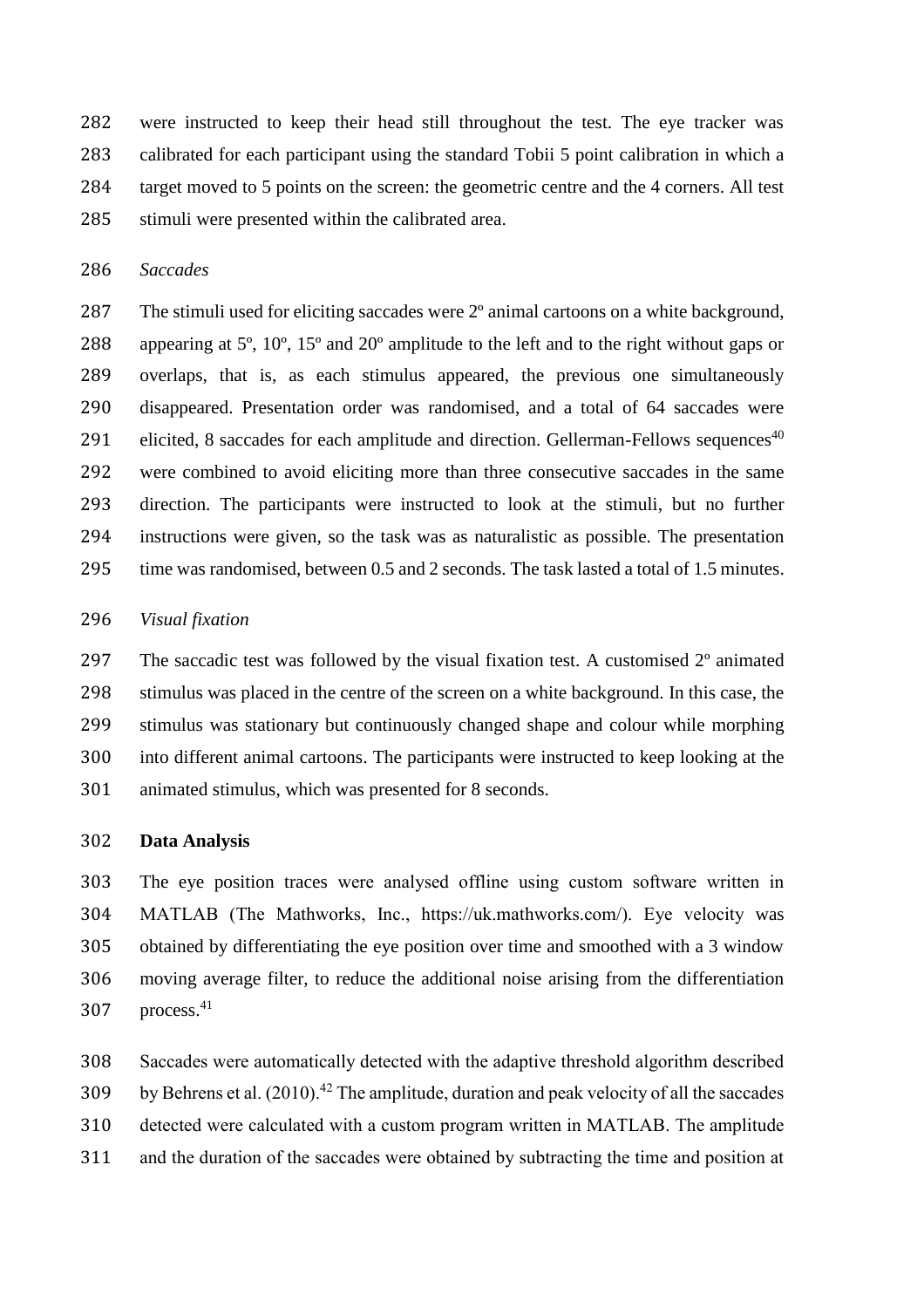the end of each saccade from the time and position of the start of each saccade detected.

- The peak velocity was defined as the maximum velocity during the saccade. The
- program obtained this parameter automatically by using an inbuilt MATLAB function
- (Max). Only saccades with amplitudes above 4º were used for regression and statistical
- analysis. Saccades with peak velocities above 700º/s, i.e. saccades larger than 20º (e.g.
- 317 child looking away) were considered an artefact and removed from the analysis.<sup>43</sup>

## *Saccadic main sequences*

 Saccades show a unique feature, which is that they have a consistent relationship between their peak velocity and amplitude as well as between their duration and 321 amplitude.<sup>44</sup> These relationships, known as saccadic main sequences, have been used to characterise normal saccades, and they provide invaluable information regarding the 323 saccadic dynamics of an individual.<sup>44</sup> Moreover, saccadic main sequences have been considered a very powerful tool to study saccades, their neurophysiological control, and 325 to determine whether the saccades of an individual are typical or abnormal.<sup>44, 45</sup> For that reason, main sequence *duration vs. amplitude*, *peak velocity vs. amplitude* and *peak velocity x duration vs amplitude* were studied.

 Three plots were obtained for the saccadic task for each child participant. The d*uration vs. amplitude* main sequence was obtained by plotting the amplitude (º) and the duration (ms) of each saccade detected in the X and Y axis, respectively. The slope and intercept obtained from a linear regression on that data were used for statistical purposes. This equation of the linear regression usually has a slope between 2 and 2.7 and intercepts 333 ranging from 20 to 30 in typical adults.<sup>45</sup> Hence, higher values of the slope and intercept indicate slow saccades. For the *peak velocity vs. amplitude* main sequence, the amplitude and the peak velocity of each saccade detected were plotted in the X and Y 336 axis, respectively. A power fit was performed  $(y=Ax^n)$  for this main sequence for each 337 subject.<sup>45</sup> The parameters A and n from the power fit were used for statistical purposes. High values found in the power fit parameters suggest abnormally high peak velocities in the saccades. The *peak velocity x duration vs. amplitude* main sequence relationship was plotted and a regression line constrained through the origin was fitted to obtain the  $\cdot$  ratio Q from the slope of the fitted line.<sup>46</sup> The Q ratio has been suggested to be constant of the order of 1.6-1.9 and values higher than 2 suggest the presence of an interruption 343 in the velocity profile of the saccades.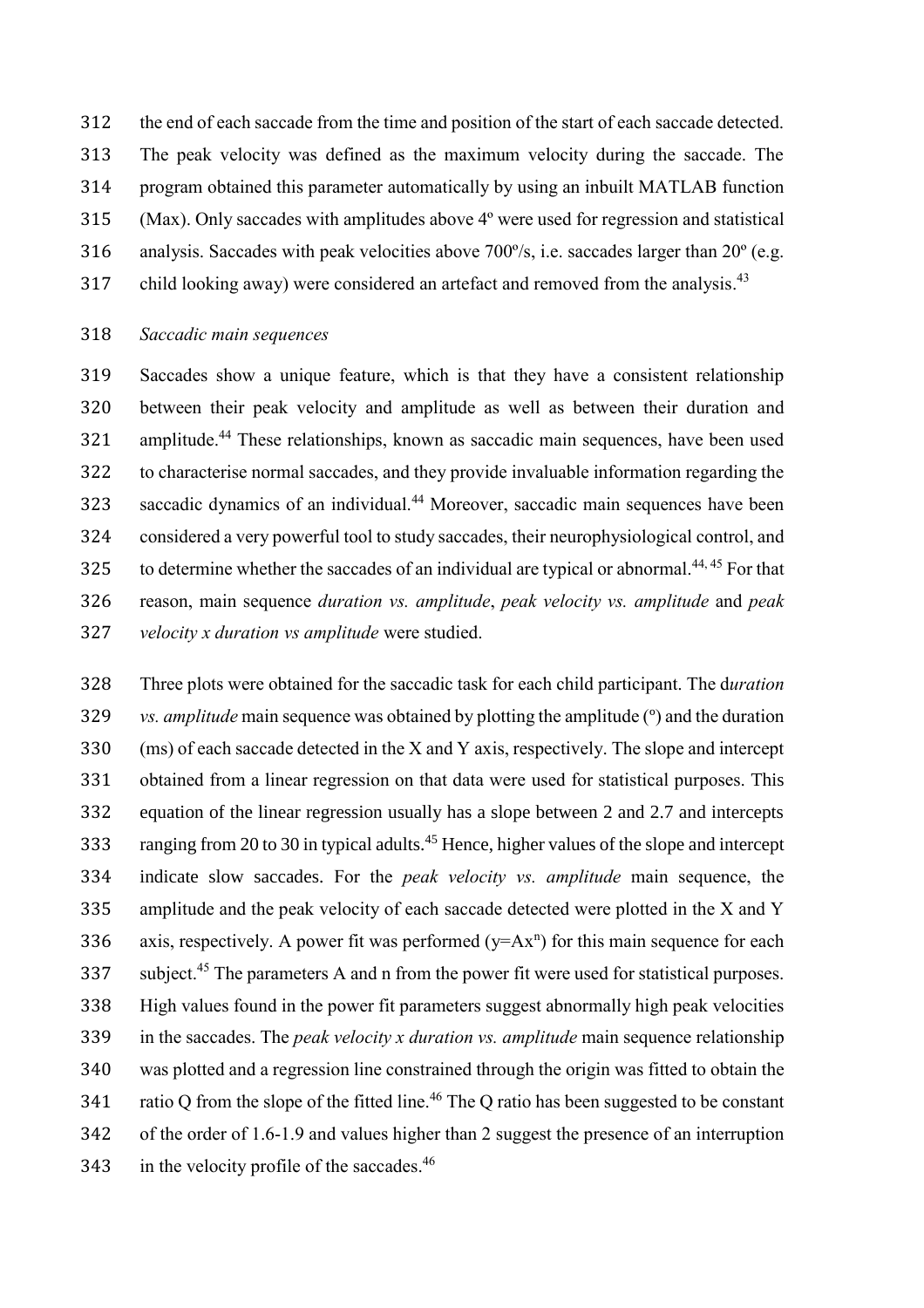#### *Fixation stability*

 The parameters analysed to assess fixation stability were the total number of saccades during the 8 second fixation and their mean amplitude.

 The saccades during the fixation task were detected using the algorithm previously described. A custom written MATLAB program counted the number of saccades, and calculated the mean amplitude of the saccades throughout the fixation task.

# *Statistical analysis*

 Statistical analyses were performed using SPSS Statistics for Widnows version 20.0 (IBM Corp., https://www.ibm.com/analytics/us/en/technology/spss/). The distribution of each optometric/eye movement parameter for each of the two reading ability groups was assessed using histograms and Shapiro-Wilk tests. Parametric statistics were used for VA and refractive error as these were normally distributed. Non-parametric tests were used for the saccadic main sequence and fixation stability parameters as these were non-normally distributed (Shapiro-Wilk *p*<0.05 in >50% of data for both groups).

# Optometric parameters

 A 2-factor ANOVA (with group as a major factor and accounting for the VA measurements in each eye) was used to compare differences in VA and the absolute spherical refractive error between children without and with delayed reading skills.

 Contingency tables and Chi-square tests of independence incorporating Yates correction of continuity were used to assess any association between delayed reading and cylindrical refraction >1DC, presence of phorias, lags of accommodation outside 365 of the norms  $(>1D)$ ,<sup>38</sup> stereopsis <85" or NPC >5 centimetres.

Eye movements

 In order to determine whether the quality of the saccadic eye movements were different between children without and with delayed reading skills, multiple Mann-Whitney tests 369 were performed. In order to avoid an increase in type I error, a Bonferroni correction 370 was also performed and a p value <0.01 was considered statistically significant. Two non-parametric independent t-tests were performed to determine whether visual fixation was significantly different between groups of children without and with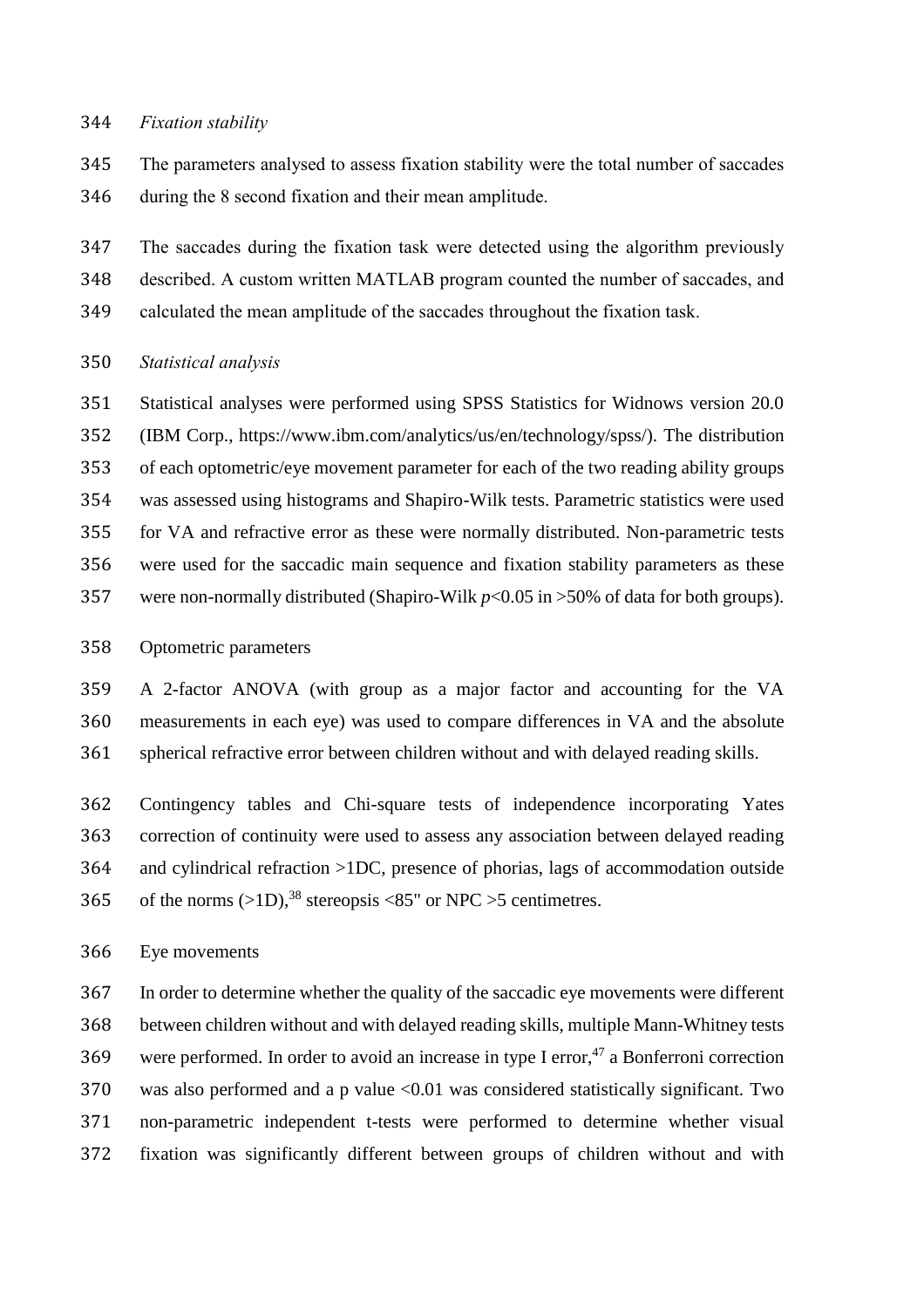delayed reading skills. A Bonferroni correction was performed in order to control for type I error and a p value <0.025 was considered to be statistically significant.

 The analysis described above was used to evaluate differences in eye movement behaviour between children without and with delayed reading. However, it could be the case that some children with delayed reading have different eye movement parameters to those found in children with good/average reading, but the differences are not large enough to show a significant statistical effect between the two groups. Hence, the upper 380 and lower 95% confidence limits (Mean  $\pm$  1.96\* SD) were calculated for each eye movement parameter for the group of children without delayed reading skills. Then, the frequency of children without and with delayed reading who had one or more eye movement parameters outside the 'normal' confidence limits was evaluated. Chi- square test of independence incorporating Yates correction of continuity were used to determine the existence of an association between delayed reading and eye movement parameters outside the confidence intervals.

# **Results**

 Data from 2 children with nystagmus, 2 children with strabismus and from 2 children in which the eye tracker was unable to calibrate were discarded from the analysis. Hence, data from a total of 120 without delayed reading skills were analysed. No data 391 were discarded for the children with delayed reading skills  $(n=43)$ .

## **Optometric parameters**

 Table 1 shows the mean VA and refractive error (absolute spherical refractive error) found for the children without and with delayed reading skills. The same table presents the statistical p values from the 2 factor ANOVA to compare differences between the two groups. There were no significant differences in VA or the absolute spherical refractive error between children without and with delayed reading. Chi-square tests revealed no significant associations between delayed reading and cylindrical refractions  $>1DC$  ( $\chi^2=0$ ;  $p=1.00$ ).

 The distance cover test revealed that one child without delayed reading skills had a distance phoria (high phoria) and 3 children with delayed reading skills had a distance phoria (2 high and 1 moderate phorias). Near cover test revealed that 34 children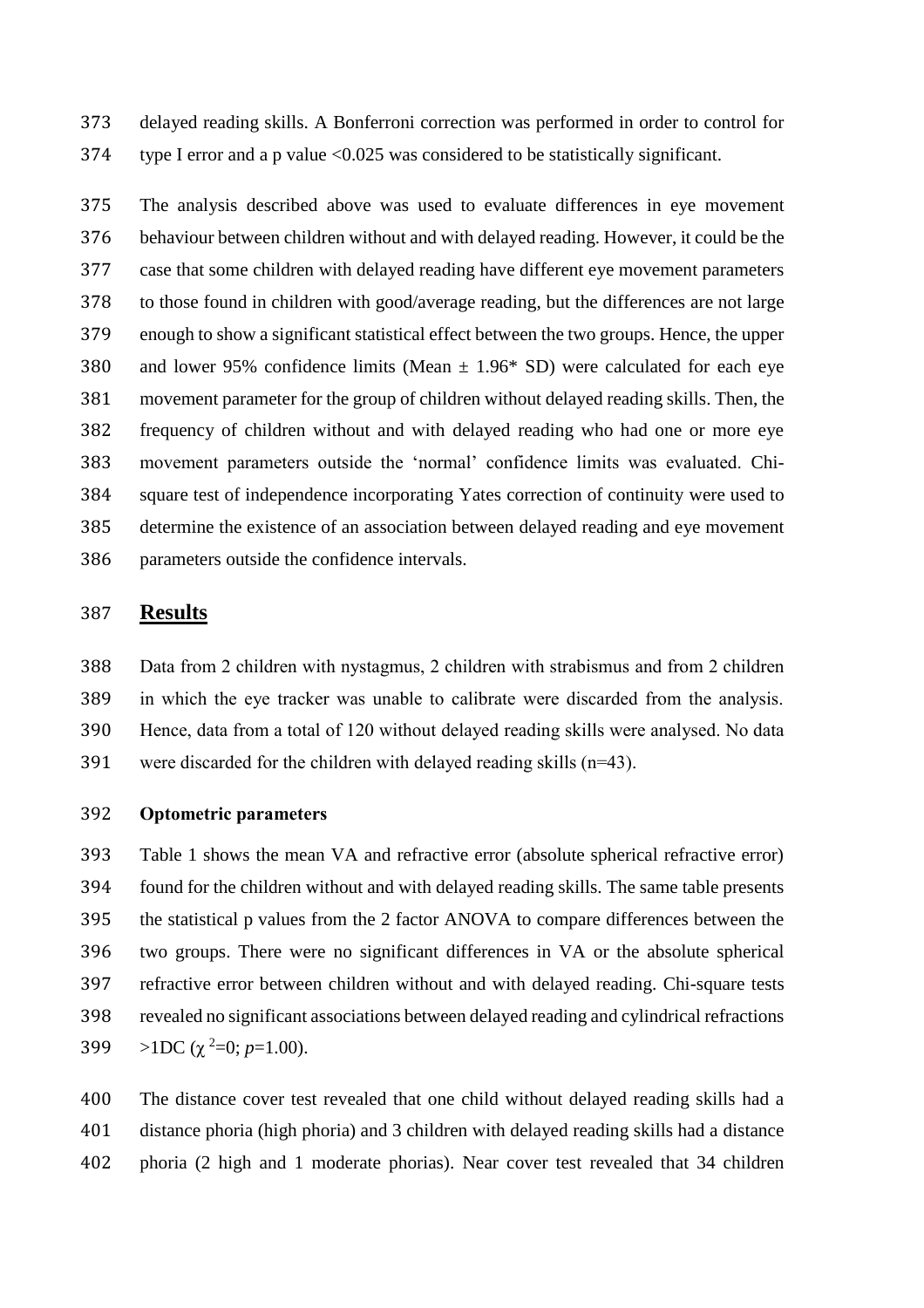without delayed reading skills had near phorias (21 low, 3 moderate and 10 high phorias) and 12 children with delayed reading skills had near phorias (8 low, 1 moderate and 3 high phorias). Chi-square tests revealed no significant associations between 406 delayed reading skills and the presence of phorias (distance:  $\chi^2$ =2.75; *p*=0.09; near:  $\chi^2$ =0; *p*=1.00). Moreover, the same test revealed no significant associations between 408 delayed reading skills and the presence of estimated high phorias (distance:  $\chi^2$ =2.25;  $p=0.11$ ; near:  $\chi^2=0.08$ ;  $p=0.77$ ).

 Nine children without delayed reading skills and 4 children with delayed reading skills had NPC >5cm. The mean NPC for children without and with delayed reading skills and NPC >5cm was 7.11cm and 7.25cm, respectively. Accommodation was found inaccurate (lags/leads >1D) in 3 children without delayed reading skills (2 children demonstrated a lag (mean 1.75D lag) and one child demonstrated a 1.50D lead), and in 3 children with delayed reading (3 children demonstrated a lag; mean 1.66D lag).

# **Eye movement recording**

 Successful eye movement recordings from 113 (94%) and 42 (97%) children without and with delayed reading skills were obtained for the saccadic task, respectively. For the fixation stability task, successful eye movement recordings were obtained from 114 (95%) and 41 (95%) of children without and with delayed reading, respectively.

#### *Saccades*

 The mean duration vs. amplitude main sequence for children without and with delayed reading are represented for illustration purposes in Figure 2. It can be observed that the saccadic duration-amplitude relationship does not differ between children without and 425 with delayed reading skills. The median and the  $25<sup>th</sup>$  and  $75<sup>th</sup>$  quartiles for the duration vs. amplitude main sequence parameters (slope and intercept) are presented in Table 2. 427 Mann-Whitney tests confirmed no difference in slope (Z<sub>153</sub>=-0.96; *p*=0.33) or intercept 428 ( $Z_{153} = -0.07$ ;  $p = 0.93$ ) between the two groups.

 Similar results were found for the other main sequence functions: peak velocity vs. amplitude and peak velocity x duration vs. amplitude. The functions overlap for both groups and no evident differences were observed. Table 2 presents the median and the 25th and 75th quartiles for the peak velocity x duration vs. amplitude main sequence parameters, and the Q ratio for the two groups of children. Mann-Whitney tests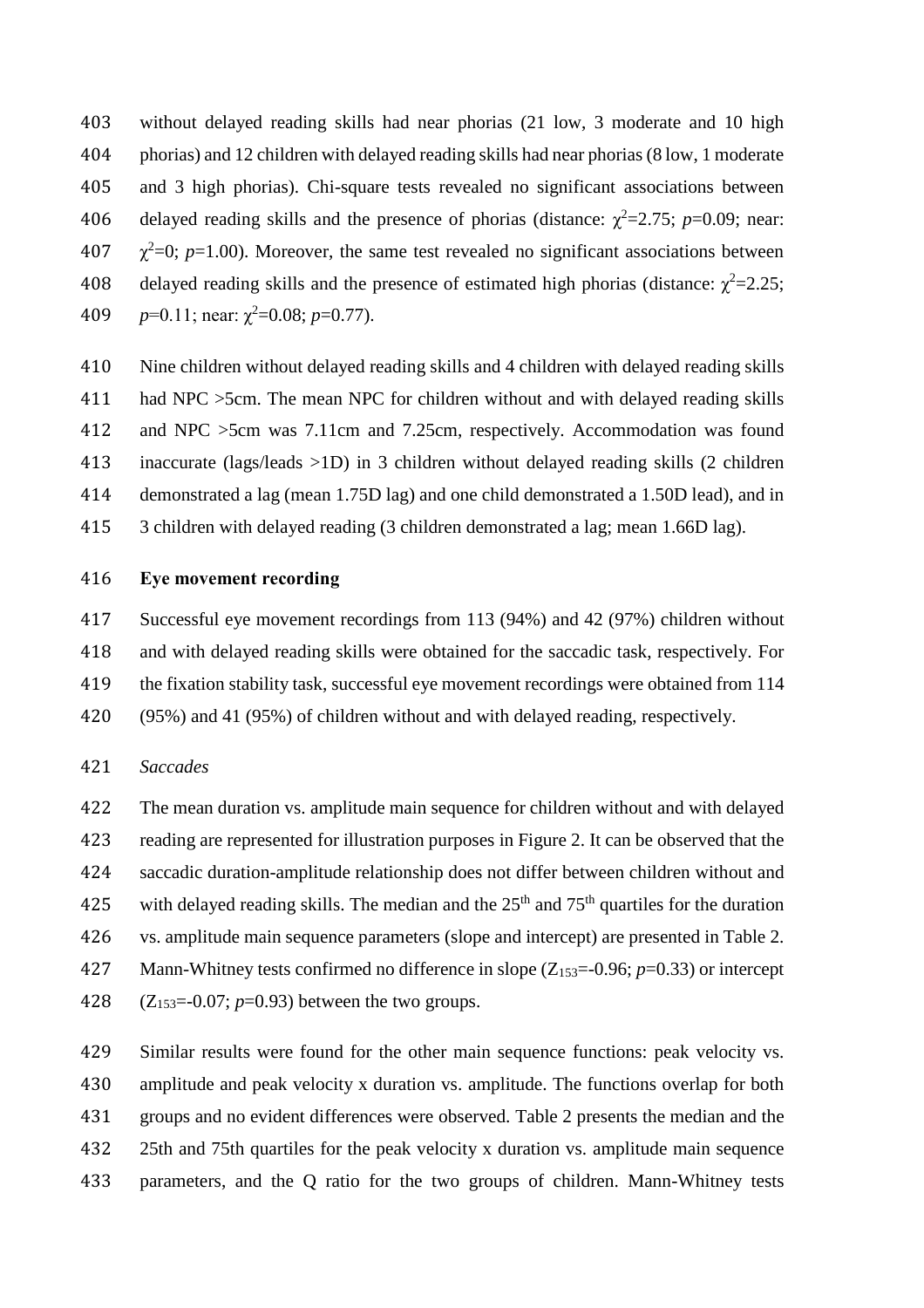434 confirmed no significant differences for any of the main sequence parameters  $A(Z_{153}=$ 

0.12; *p*=0.90), n (Z153=-0.76; *p*=0.44), and Q ratio (Z153=-2.18; *p*=0.03) between groups.

#### *Fixation stability*

 Figure 3 shows the median number of saccades and their amplitude for children without and with delayed reading skills. Mann-Whitney non-parametric statistical tests 439 confirmed no significant differences in the number of saccades  $(Z_{153}=0.73; p=0.46)$ 440 and their mean amplitude  $(Z_{153}=-0.72; p=0.47)$  between both groups

# *Individual comparisons between children with and without delayed reading skills*

 One or more of the five main sequence parameters of children with delayed reading were more frequently outside the 95% confidence limits for their age (21%) than was the case for children without delayed reading (13%), but the difference was not 445 significant ( $\chi^2$  =0.99; *p*=0.31), and 20% and 39% of the main sequence parameters in children without and with delayed reading, respectively, were below the 95% 447 confidence interval  $(\chi^2 = 0.44; p = 0.50)$ .

 Similarly, there was no association between delayed reading and an increased number 449 or amplitude of saccades during the fixation stability task ( $\chi^2$ =0.00; *p*=1.00). Hence, 7% of children without and with delayed reading had one or both fixation stability parameters outside the 95% confidence limits, and all these were above the norms  $(\chi^2=0.00; p=1.00)$ .

## **Discussion**

 Although it is well established that there are differences in eye movements during reading between good/average readers and poor readers, debate continues about the 456 causality or the effect of oculomotor deficits in reading difficulties.<sup>e.g. 18, 19, 48</sup> In general, individuals with good/average reading skills make fewer fixations and regressions and 458 also fixations are briefer than in poor readers.<sup>e.g. 4, 6, 8, 9</sup> However, it can be argued that 459 these differences might be related to text difficulty,<sup>7, 10</sup> text format<sup>21, 48</sup> or higher order 460 linguistic characteristics such as syntactic difficulty and/or plausibility<sup>21, 49</sup> rather than to oculomotor deficits. For that reason, findings from eye movement behaviour during reading in individuals with different reading abilities should be cautiously interpreted, because reading is a complex process that not only involves effective oculomotor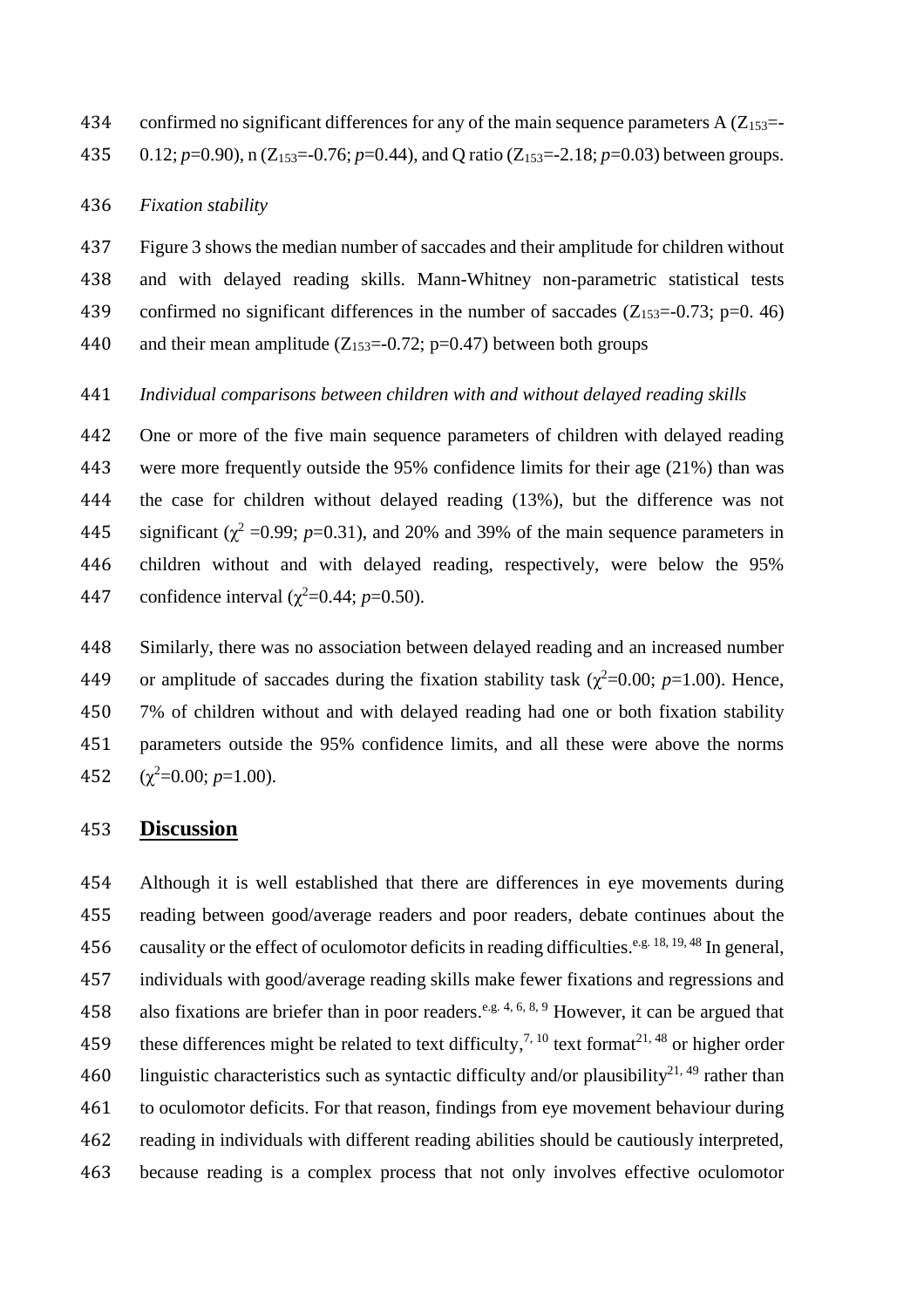control but also requires an effective integration of sensory, perceptual and cognitive 465 information.<sup>50</sup> Consequently, an increased number of saccades or an increased fixation duration during reading in children with delayed reading skills may indicate difficulties in other visual or non-visual aspects rather than poor oculomotor control. Hence, this study investigated the saccadic main sequences and fixation stability in children without and with delayed reading skills during non-reading conditions in order to provide a quantitative evaluation of "pure" oculomotor performance in these two groups of children.

 Our results showed that the saccadic main sequences obtained from children with delayed reading skills were not different to those found in children without delayed reading skills. In addition, the saccadic main sequences, which describe the relationship between different saccadic features and are a widely accepted method to characterise normal saccades, were shown to be typical in children without and with delayed reading skills, and therefore describe "normal" saccadic control in both groups. Although saccades described here were obtained using a very different saccadic task than those presented in previous studies in children with delayed reading skills during non-reading  $\text{task}^{2,19}$  our results are consistent with previous literature, further supporting no differences in saccadic performance between children without and with delayed reading.

 Most studies investigating eye movements in individuals with delayed reading skills during non-reading tasks have mainly focussed on saccades rather than fixations. However, as fixations can also be considered an important part of the reading process, this study has also investigated fixation stability. Although the number and amplitude of saccades during fixation were the only parameters used to assess fixation stability, these were not different between the groups studied. To our knowledge, this is the first study to investigate fixation stability in children with delayed reading skills during a non-reading task. Notwithstanding, there is a study that quantitatively evaluated 491 fixation stability in typical developing children<sup>31</sup> and the number and amplitude of the saccades reported here in both groups of children are similar to those reported by Ygge 493 et al.  $(2005)^{31}$  confirming that our child populations were not different from previously studied samples.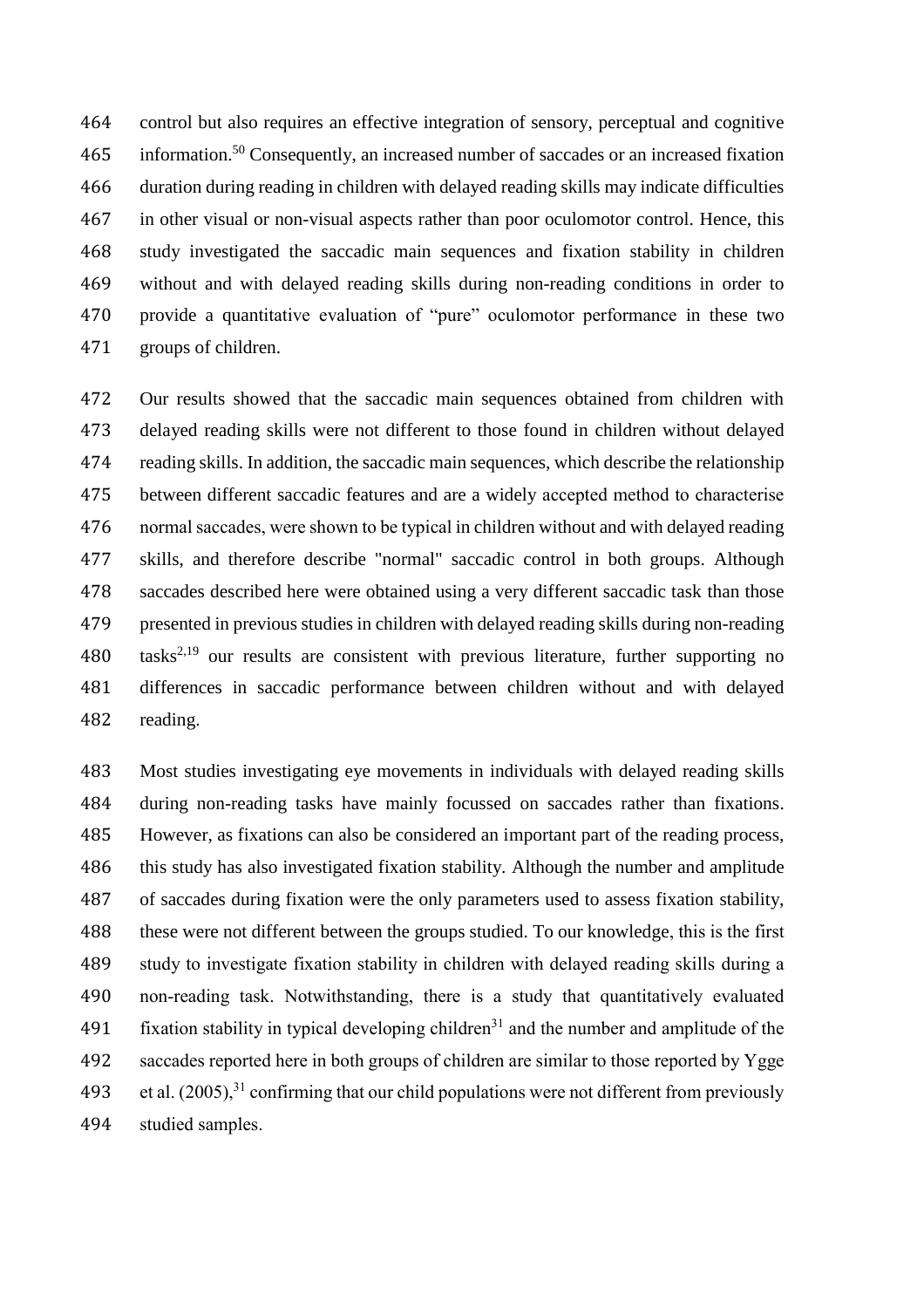Comparison across groups can mask differences in individual performance. For that reason, eye movement parameters from each child were individually compared to the norms (95% confidence limits) obtained from children without delayed reading skills. As expected, some children without and with delayed reading have their eye movements outside the norms, but there was no significant difference between the groups. The schools were asked to indicate which participating children had IEP related to delayed reading. Since IEP's are provided for children with a wide range of difficulties, it is possible that some of the children had other conditions that could have affected eye movements. However, no child had manifest motor difficulties and 2 children with nystagmus were excluded from the study. Children with developmental disorders such as autism and cerebral palsy were also excluded from the study. Our sample size allows to detect differences between groups of one standard deviation or more. Therefore, if smaller differences between groups are considered clinically important, a larger sample size is needed, but it could be argued that differences smaller than one standard deviation are unlikely to be functional. Finally, the unwitting inclusion of children with other conditions could possibly make the data more variable. 511 However, the medians and  $25<sup>th</sup>/75<sup>th</sup>$  quartiles from both groups were very similar, so this would not change the comparison between the groups.

 Other than eye movement difficulties, vision problems such as refractive error and accommodation or vergence deficits can also interfere with the reading process. 515 Moreover, while vision deficits may not be the main cause of reading difficulties, it is reasonable to suggest that these play an important role in reading abilities. Hyperopic refractive error has been found to be strongly correlated with delayed reading skills and 518 lower academic performance in children.<sup>51, 52</sup> In addition, a recently published study 519 also found a correlation between astigmatism and reading difficulties.<sup>23</sup> Our purpose was to determine eye movement differences between good and poor readers, not to investigate subtle optometric differences. In our analysis, therefore, we concentrated on gross optometric functions (such as reduced acuity, manifest hyperopia or accommodative lag) that could have influenced performance on eye movement testing. Our study did not find a significant difference in the spherical or cylindrical refractive error between children without and with delayed reading. Non-cycloplegic retinoscopy was performed in the current study, so hyperopia levels could have been under-estimated. Finally, none of the optometric measures obtained including VA,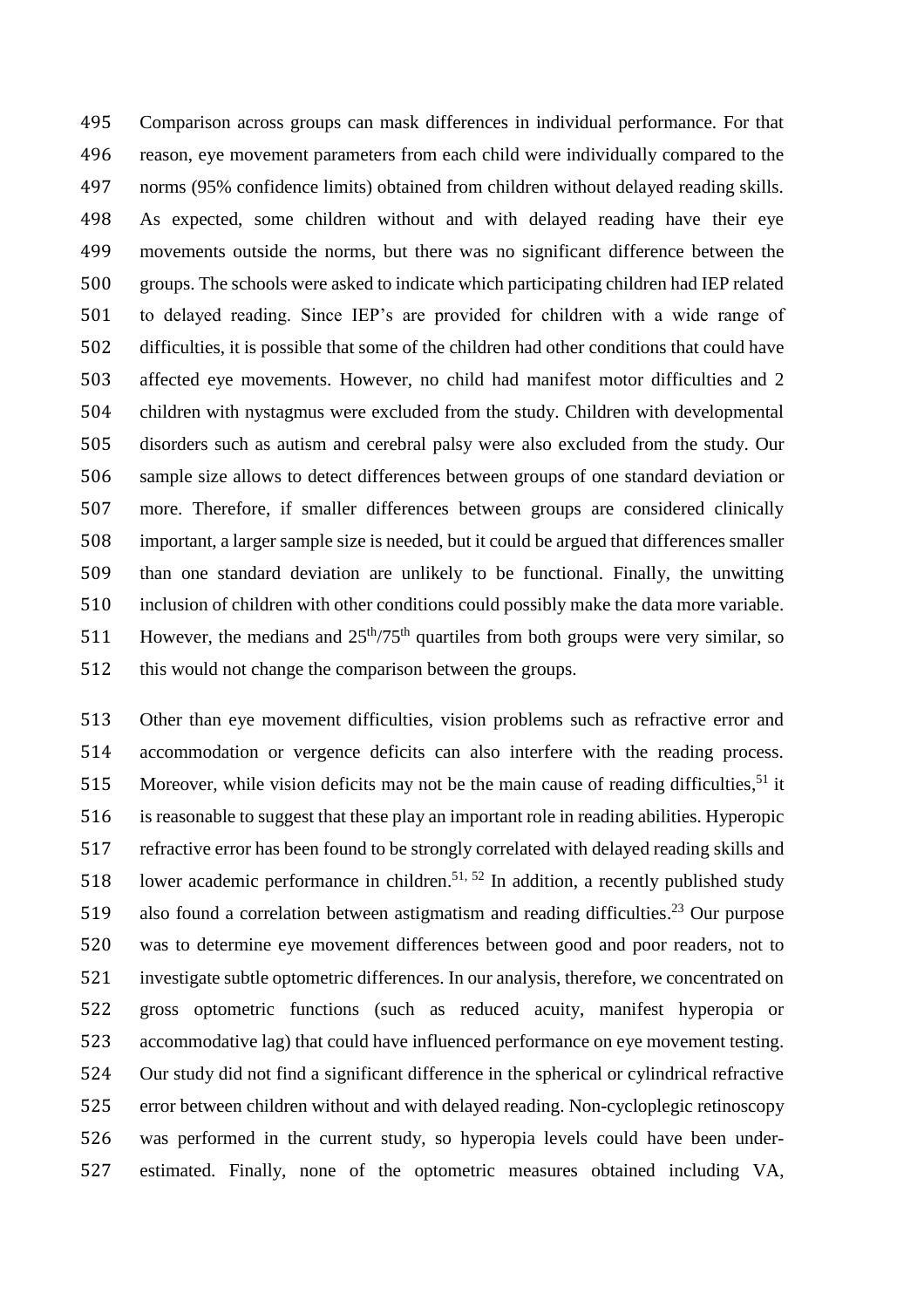accommodation accuracy, estimated phorias and stereopsis were associated with delayed reading. We cannot of course exclude other or more subtle functions that could

- be contributing to poor reading, but we can, we believe, exclude eye movement control.
- Although we anticipate controversy with regard to these results, they are in line with
- 532 those found by a number of authors.  $53, 54$

# **Conclusion**

 These findings provide additional evidence to support the view that in general, reading difficulties are not associated with eye movement deficits, and further question interventions that target the visual system, which are generally non-evidence based.

# **Acknowledgments**

 This work was supported by The College of Optometrists. Special thanks to the children who took part, their parents and their teachers from Kitchener Primary School and White Rose Primary School. We are grateful also to Prof Chris Harris (Plymouth University), Dr Rod Woodhouse (Cardiff University), Dr Matt Dunn (Cardiff University) for their support with data analysis and programming and Mr Chris Jones (Cardiff University), Mrs Louise Terry (Cardiff University) and Dr Beth Frost for their data collection support.

# **Disclosure**

- JM Woodhouse has a financial conflict of interest in relation to the Ulster-Cardiff Cube.
- The other authors report no conflicts of interest and have no proprietary interest in any
- of the materials mentioned in this article.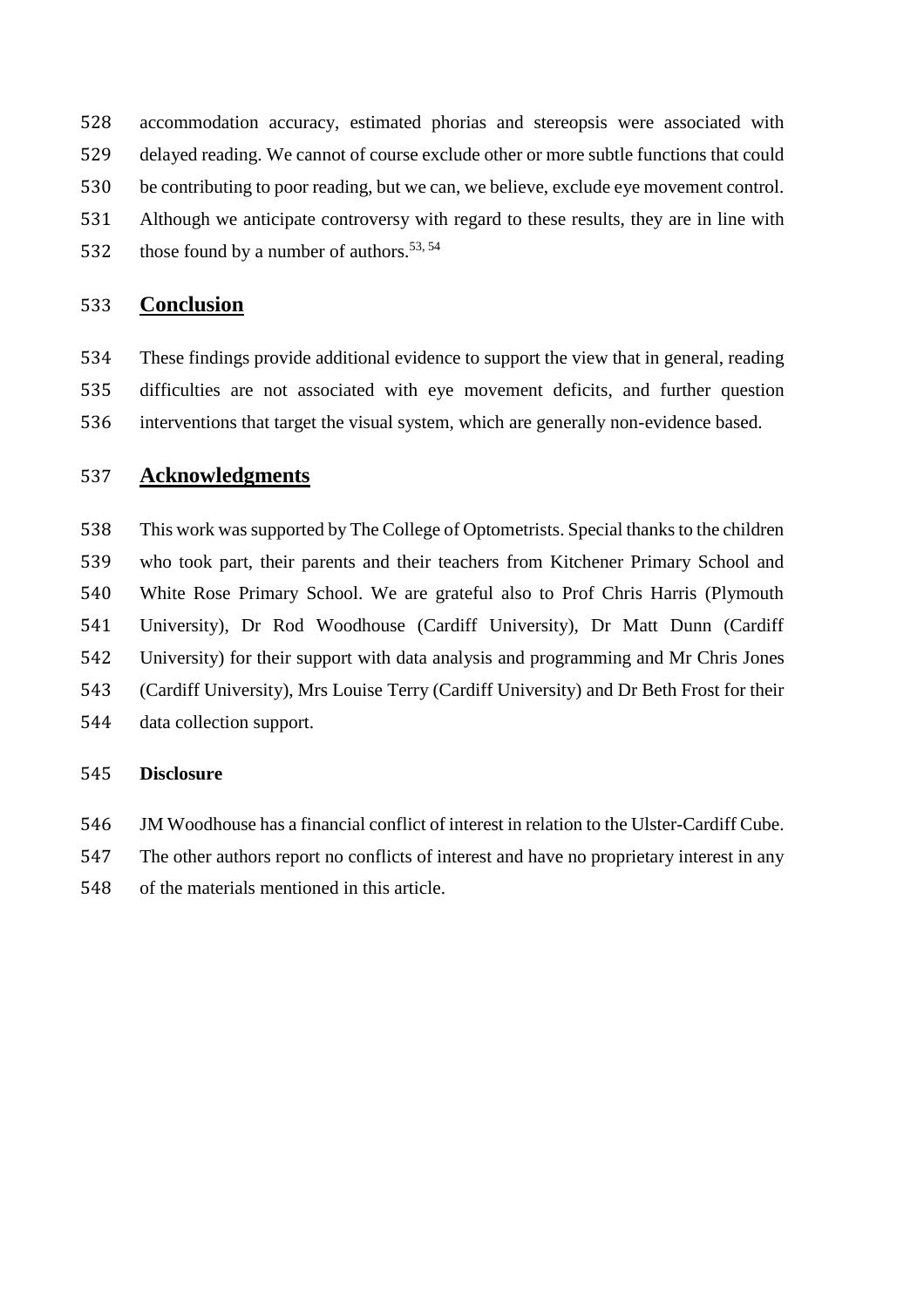- 1. Powers M, Grisham D & Riles P. Saccadic tracking skills of poor readers in high 550 school. Optometry 2008; 79: 228-234.<br>551 2. Black JL. Collins DW. De Roach J
- 2. Black JL, Collins DW, De Roach JN & Zubrick S. A detailed study of sequential 552 saccadic eye movements for normal- and poor-reading children. Percept Mot Skills 553 1984; 59: 423-434. 1984; 59: 423-434.
- 3. Bucci MP, Nassibi N, Gerard CL, Bui-Quoc E & Seassau M. Immaturity of the oculomotor saccade and vergence interaction in dyslexic children: evidence from a
- reading and visual search study. PLoS ONE 2012; 7: e33458, doi:10.1371/journal.pone.0033458.
- 4. Lefton LA, Nagle RJ, Johnson G & Fisher DF. Eye Movement Dynamics of Good and Poor Readers: Then and Now. J Lit Res 1979; 11: 319-328.
- 5. Solan HA. Eye movement problems in achieving readers: an update. Am J Optom Physiol Opt 1985; 62: 812-819.
- 6. Solan HA. Deficient eye-movement patterns in achieving high school students: three case histories. J Learn Disabil 1985; 18: 66-70.
- 7. Rayner K. Eye movements in reading and information processing: 20 years of research. Psychol Bull 1998; 124: 372-422.
- 8. Griffin DC, Walton HN & Ives V. Saccades as Related to Reading Disorders. J Learn Disabil 1974; 7: 310-316.
- 9. Poynter HL, Schor C, Haynes HM & Hirsch J. Oculomotor functions in reading disability. Am J Optom Physiol Opt 1982; 59: 116-127.
- 10. Rayner K & Liversedge S. Linguistic and cognitive influences on eye movements
- during reading. In: The Oxford handbook of eye movements (Liversedge S, Gilchrist I & Everling S, editors) Oxford University Press Inc: New York, 2011; pp. 751-766.
- 11. Kuperman V & Van Dyke JA. Effects of individual differences in verbal skills on eye-movement patterns during sentence reading. J of Mem Lang 2011; 65: 42-73.
- 12. Biscaldi M, Gezeck S & Stuhr V. Poor saccadic control correlates with dyslexia. 576 Neuropsychologia 1998; 36: 1189-1202.<br>577 13. Bucci MP, Bremond-Gignac D & K
- 13. Bucci MP, Bremond-Gignac D  $\&$  Kapoula Z. Latency of saccades and vergence eye movements in dyslexic children. Exp Brain Res 2008; 188: 1-12.
- 14. Pavlidis GT. Eye movement differences between dyslexics, normal, and retarded readers while sequentially fixating digits. Am J Optom Physiol Opt 1985; 62: 820-832.
- 15. Olson RK, Kliegl R & Davidson BJ. Dyslexic and normal readers' eye movements.
- J Exp Psychol Hum Percept Perform 1983; 9: 816-825.
- 16. Stanley G, Smith GA & Howell EA. Eye-movements and sequential tracking in dyslexic and control children. Br J Psychol 1983; 74: 181-187.
- 17. Brown B, Haegerstrom-Portnoy G, Adams AJ, et al. Predictive eye movements do
- not discriminate between dyslexic and control children. Neuropsychologia 1983; 21: 121-128.
- 18. Kuperman V, Van Dyke JA & Henry R. Eye-Movement Control in RAN and Reading. Sci Stud Read 2016; 20: 173-188.
- 19. Kiely PM, Crewther SG & Crewther DP. Is there an association between functional vision and learning to read? Clin Exp Optom 2001; 84: 346-353.
- 20. Taylor SE. Eye Movements in Reading: Facts and Fallacies. Am Educ Res J 1965; 2: 187-202.
- 21. Huestegge L, Radach R, Corbic D & Huestegge SM. Oculomotor and linguistic
- determinants of reading development: A longitudinal study. Vision Res 2009; 49: 2948- 2959.
- 22. Grisham D, Powers M & Riles P. Visual skills of poor readers in high school.
- Optometry 2007; 78: 542-549.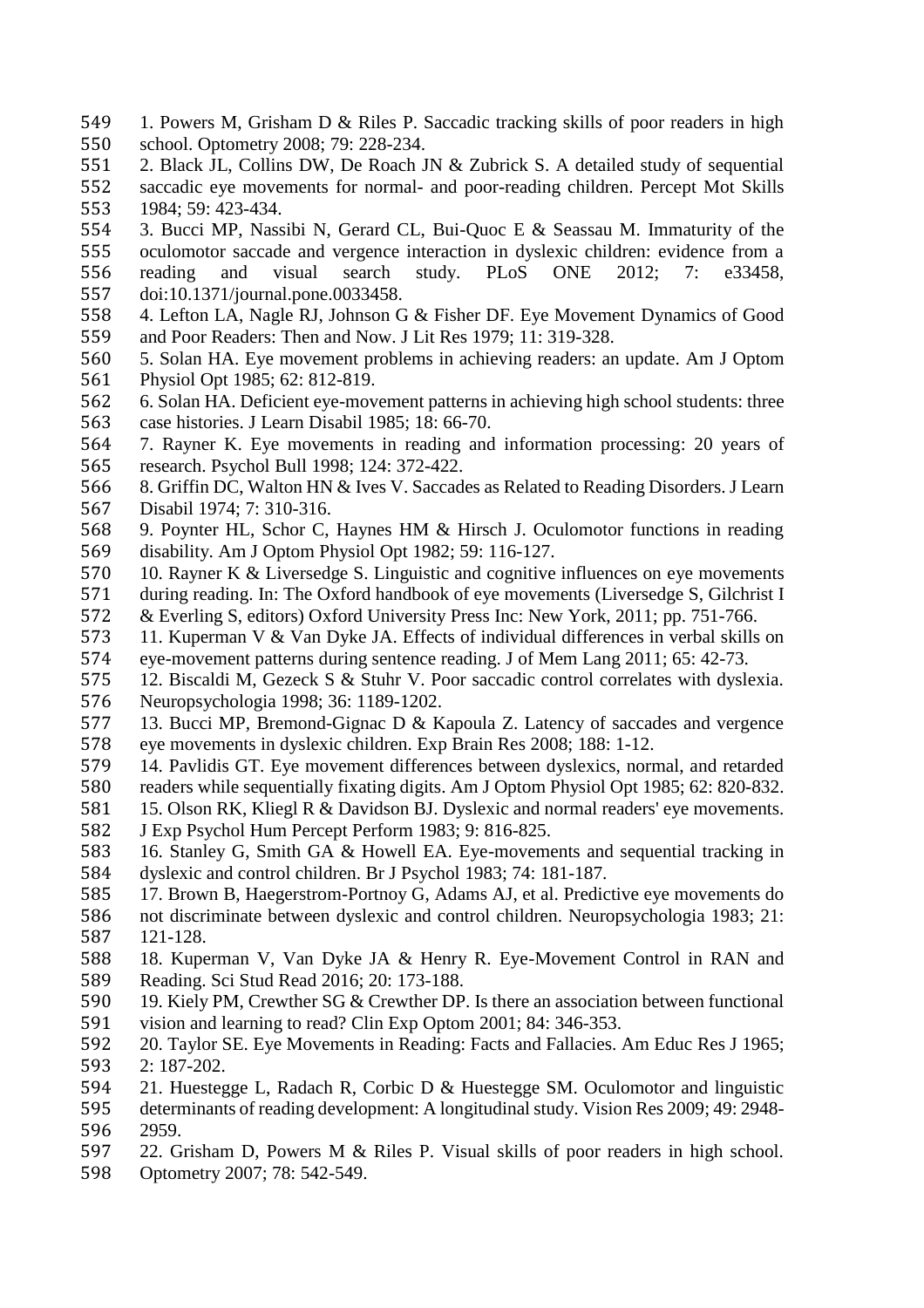- 23. Orlansky G, Wilmer J, Taub MB, et al. Astigmatism and Early Academic Readiness in Preschool Children. Optom Vis Sci 2015; 92: 279-285.
- 24. Scheiman MM & Wick B. Eye Movement Disorders. In: Clinical Management of
- Binocular Vision Heterophoric, Accommodative and Eye Movement disorders, 3rd
- edition, Lippincott Williams & Wilkins: Philadelphia, 2008; pp. 382-405.
- 25. Barrett BT. A critical evaluation of the evidence supporting the practice of behavioural vision therapy. Ophthalmic Physiol Opt 2009; 29: 4-25.
- 26. Fioravanti F, Inchingolo P, Pensiero S & Spanio M. Saccadic eye movement conjugation in children. Vision Res 1995; 35: 3217-3228.
- 27. Salman MS, Sharpe JA, Eizenman M, et al. Saccades in children. Vision Res 2006; 46: 1432-1439.
- 28. Pensiero S, Fabbro F, Michieletto P, Accardo A & Brambilla P. Saccadic characteristics in autistic children. Funct Neurol 2009; 24: 153-158.
- 29. Schmitt LM, Cook EH, Sweeney JA & Mosconi MW. Saccadic eye movement abnormalities in autism spectrum disorder indicate dysfunctions in cerebellum and brainstem. Mol Autism 2014; 5: 47, doi: 11.1186/2040-2392-5-47.
- 30. Rommelse NN, Van der Stigchel S & Sergeant JA. A review on eye movement studies in childhood and adolescent psychiatry. Brain Cogn 2008; 68: 391-414.
- 31. Ygge JN, Aring EVA, Han Y, Bolzani R & Hellstrom A. Fixation Stability in Normal Children. Ann NY Acad Sci 2005; 1039: 480-483.
- 32. Larsen DA & Bek T. The frequency of small saccades during fixation is age independent in children between 5 and 16 years of age. Acta Ophthalmol 2017; 95: 79- 84.
- 33. Tiadi A, Gerard CL, Peyre H, Bui-Quoc E & Bucci MP. Immaturity of Visual Fixations in Dyslexic Children. Front Hum Neurosci 2016; 10: 58, doi:10.3389/fnhum.2016.00058.
- 34. Jones D, Westall C, Averbeck K & Abdolell M. Visual acuity assessment: a
- comparison of two tests for measuring children's vision. Ophthalmic Physiol Opt 2003; 23: 541-546.
- 35. Scheiman M, Gallaway M, Frantz KA, et al. Nearpoint of convergence: test procedure, target selection, and normative data. Optom Vis Sci 2003; 80: 214-225.
- 36. Saunders KJ, Woodhouse JM & Westall CA. The modified frisby stereotest. J Pediatr Ophthalmol Strabismus 1996; 33: 323-327.
- 37. Adler P, Scally AJ & Barrett BT. Test-retest reproducibility of accommodation measurements gathered in an unselected sample of UK primary school children. Br J Ophthalmol 2013; 97: 592-597.
- 38. McClelland JF & Saunders KJ. Accommodative lag using dynamic retinoscopy: age norms for school-age children. Optom Vis Sci 2004; 81: 929-933.
- 39. Tobii Technology AB. Product Description for Tobii TX300 Eye Tracker 2010,
- http://www.tobiipro.com/siteassets/tobii-pro/product-descriptions/tobii-pro-tx300-
- product-description.pdf, accessed 26/11/2014.
- 40. Fellows BJ. Chance stimulus sequences for discrimination tasks. Psychol Bull 1967; 67: 87-92.
- 41. Behrens F & Weiss LR. An algorithm separating saccadic from nonsaccadic eye
- movements automatically by use of the acceleration signal. Vision Res 1992; 32: 889- 893.
- 42. Behrens F, Mackeben M & Schroder-Preikschat W. An improved algorithm for
- automatic detection of saccades in eye movement data and for calculating saccade
- parameters. Behav Res Methods 2010; 42: 701-708.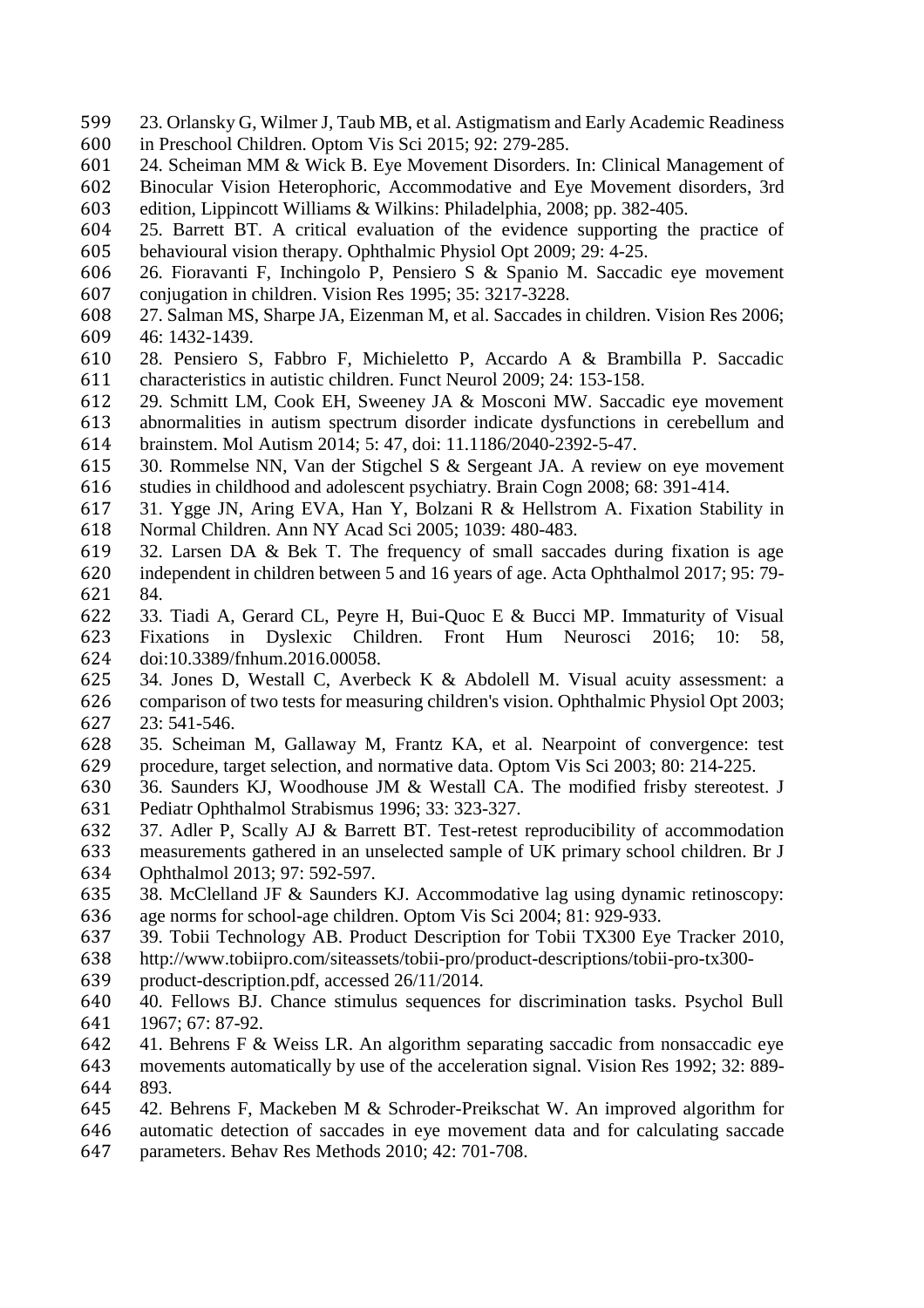- 43. Boghen D, Troost BT, Daroff RB, Dell'Osso LF & Birkett JE. Velocity characteristics of normal human saccades. Invest Ophthalmol 1974; 13: 619-623.
- 44. Bahill A. The main sequence, a tool for studying human eye movements. Math Biosci 1975; 24: 191-204.
- 45. Garbutt S, Harwood MR & Harris CM. Comparison of the main sequence of
- reflexive saccades and the quick phases of optokinetic nystagmus. Br J Ophthalmol 2001; 85: 1477-1483.
- 46. Harwood MR, Mezey LE & Harris CM. The spectral main sequence of human saccades. J Neurosci 1999; 19: 9098-9106.
- 47. Ludbrook J. Multiple comparison procedures updated. Clin Exp Pharmacol Physiol 1998; 25: 1032-1037.
- 48. Ashby J, Rayner K & Clifton C. Eye movements of highly skilled and average readers: differential effects of frequency and predictability. Q J Exp Psychol-A 2005; 58: 1065-1086.
- 49. Juhasz B & Pollatsek A. Lexical influences on eye movements in reading. In: The
- Oxford handbook of eye movements (Liversedge S, Gilchrist I & Everling S, editors) Oxford University Press Inc: New York, 2011; pp. 873-893.
- 50. Callu D, Giannopulu I, Escolano S, et al. Smooth pursuit eye movements are
- associated with phonological awareness in preschool children. Brain Cogn 2005; 58: 217-225.
- 51. Quaid P & Simpson T. Association between reading speed, cycloplegic refractive
- error, and oculomotor function in reading disabled children versus controls. Graefes Arch Clin Exp Ophthalmol 2013; 251: 169-187.
- 52. Rosner J & Rosner J. The relationship between moderate hyperopia and academic achievement: how much plus is enough? J Am Optom Assoc 1997; 68: 648-650.
- 53. Creavin AL, Lingam R, Northstone K & Williams C. Ophthalmic abnormalities in
- children with developmental coordination disorder. Dev Med Child Neurol 2014; 56: 164-170.
- 54. Monger L, Wilkins A & Allen P. Identifying visual stress during a routine eye examination. J Optom 2015; 8: 140-145.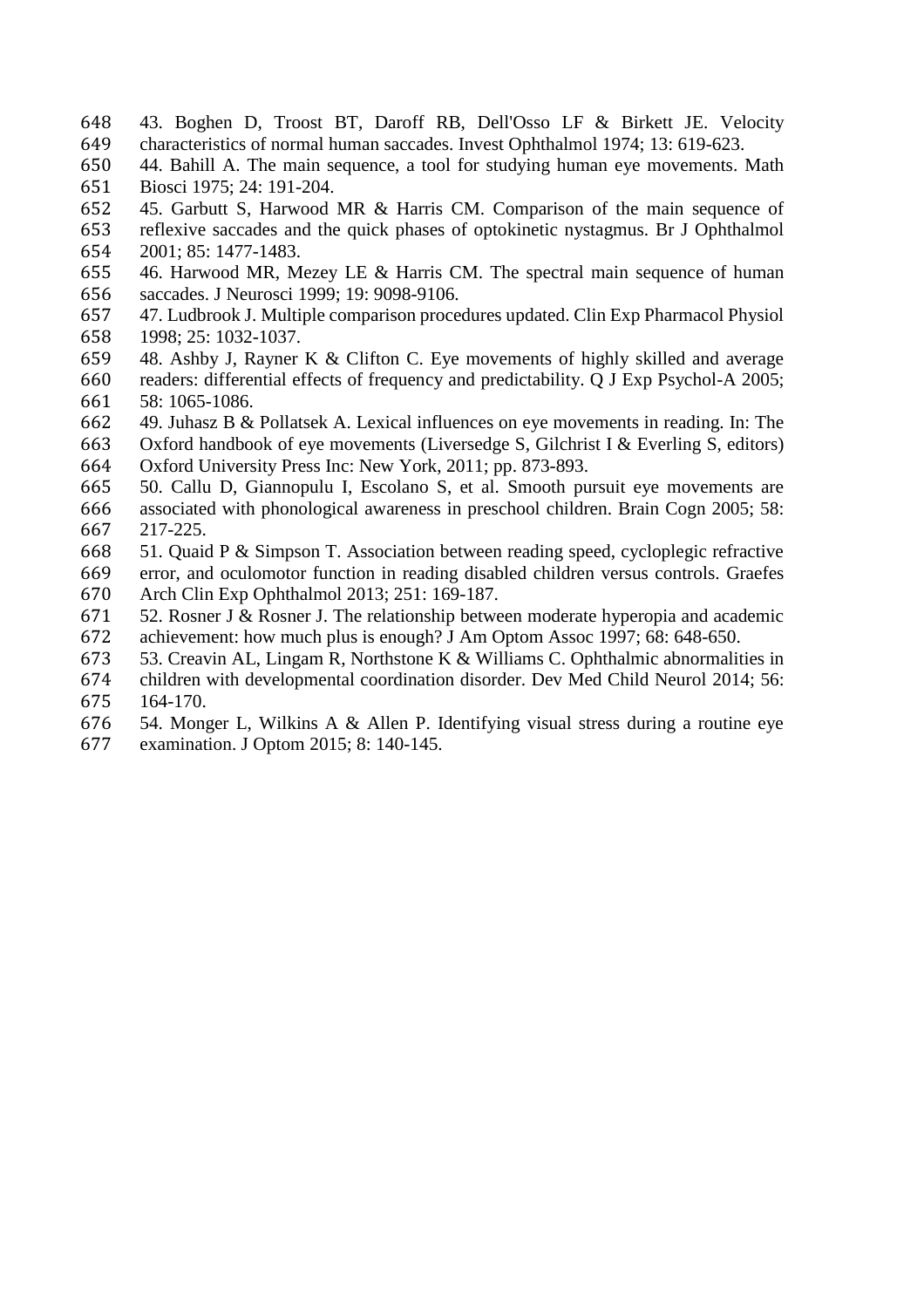| Table 1. Mean monocular ( $RE$ - right eye; $LE$ - left eye), distance (D) and near (N)     |
|---------------------------------------------------------------------------------------------|
| VA ( $\pm$ SD), and mean absolute monocular spherical (SPH) refractive error ( $\pm$ SD) in |
| children without and with delayed reading skills.                                           |

|                  |          | RE         | LE         | 18 B       | LE         | RE         | LE         |
|------------------|----------|------------|------------|------------|------------|------------|------------|
|                  |          | D.VA       | D. VA      | N.VA       | N.VA       | <b>SPH</b> | <b>SPH</b> |
| Children without | Mean     | 0.02       | 0.02       | 0.01       | 0.01       | 0.67       | 0.71       |
| delayed reading  | $\pm SD$ | $\pm 0.08$ | $\pm 0.06$ | $\pm 0.06$ | $\pm 0.04$ | $\pm 0.95$ | $\pm 1.09$ |
| Children with    | Mean     | 0.04       | 0.02       | 0.00       | 0.00       | 0.58       | 0.54       |
| delayed reading  | $\pm SD$ | $\pm 0.08$ | $\pm 0.08$ | ±0.06      | $\pm 0.04$ | $\pm 0.66$ | $\pm 0.77$ |
|                  |          | 0.55       |            | O 99       |            | 0 73       |            |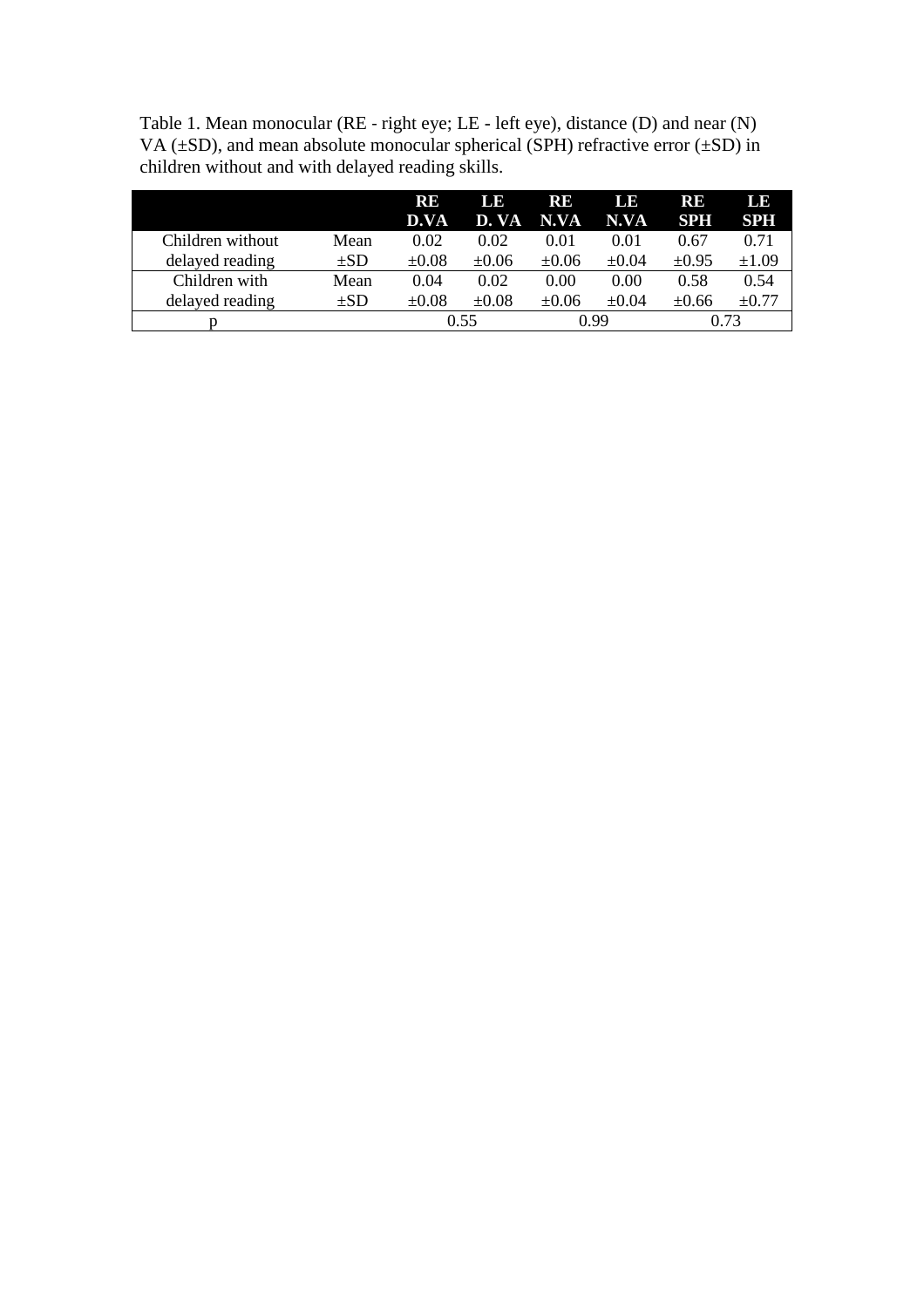Table 2. Main sequence parameters for children without and with delayed reading skills. Values are medians for all participants in each group with the corresponding 25th and 75th quartiles.

|                  | Duration vs. Amplitude |                 | Peak velocity vs. Amplitude |                 | Peak velocity x duration vs. |  |
|------------------|------------------------|-----------------|-----------------------------|-----------------|------------------------------|--|
|                  | main sequence          |                 | main sequence               |                 | Amplitude main sequence      |  |
|                  | Slope                  | Intercept       |                             | n               | Q ratio                      |  |
| Children without |                        | 27.98           | 140.28                      | 0.39            | 1.61                         |  |
| delayed reading  | $(1.78 - 2.20)$        | $(24.59-31.94)$ | $(119.88 - 159.81)$         | $(0.35 - 0.44)$ | $(1.56 - 1.68)$              |  |
| Children with    | 1.91                   | 28.19           | 142.37                      | 0.41            | 1.66                         |  |
| delayed reading  | $1.62 - 2.22$          | $(24.08-31.66)$ | $(116.08-165.14)$           | $(0.35 - 0.45)$ | $(1.66 - 1.73)$              |  |
|                  | 0.33                   | 0.93            | 0.90                        | 0.44            | 0.03                         |  |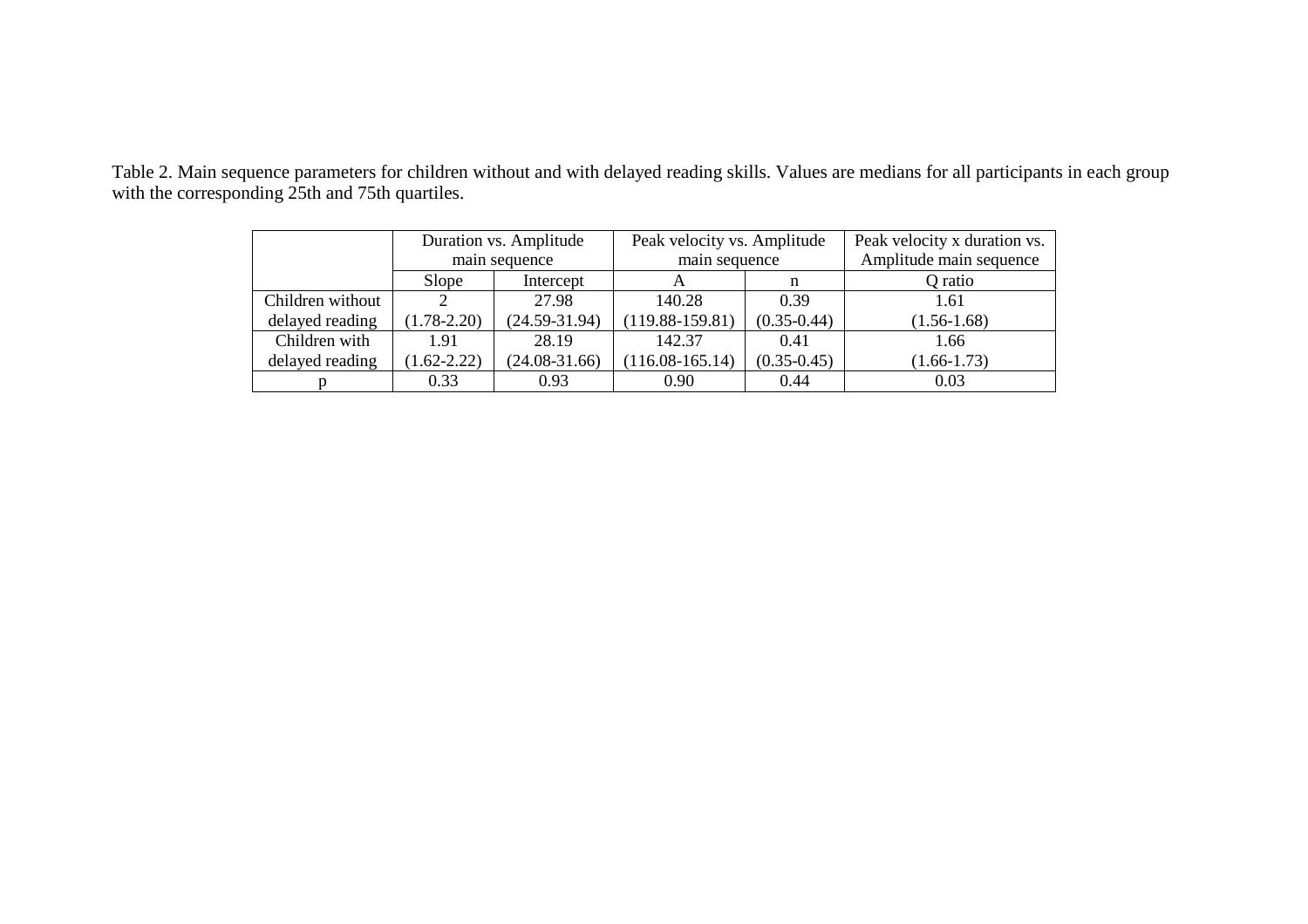

Figure 1. Histogram showing the age and gender distribution of the participants.



Figure 2. Duration vs. amplitude main sequence for children without and with delayed reading. The continuous lines represent the mean duration vs. amplitude main sequence and the discontinuous lines represent ±SD for each group.